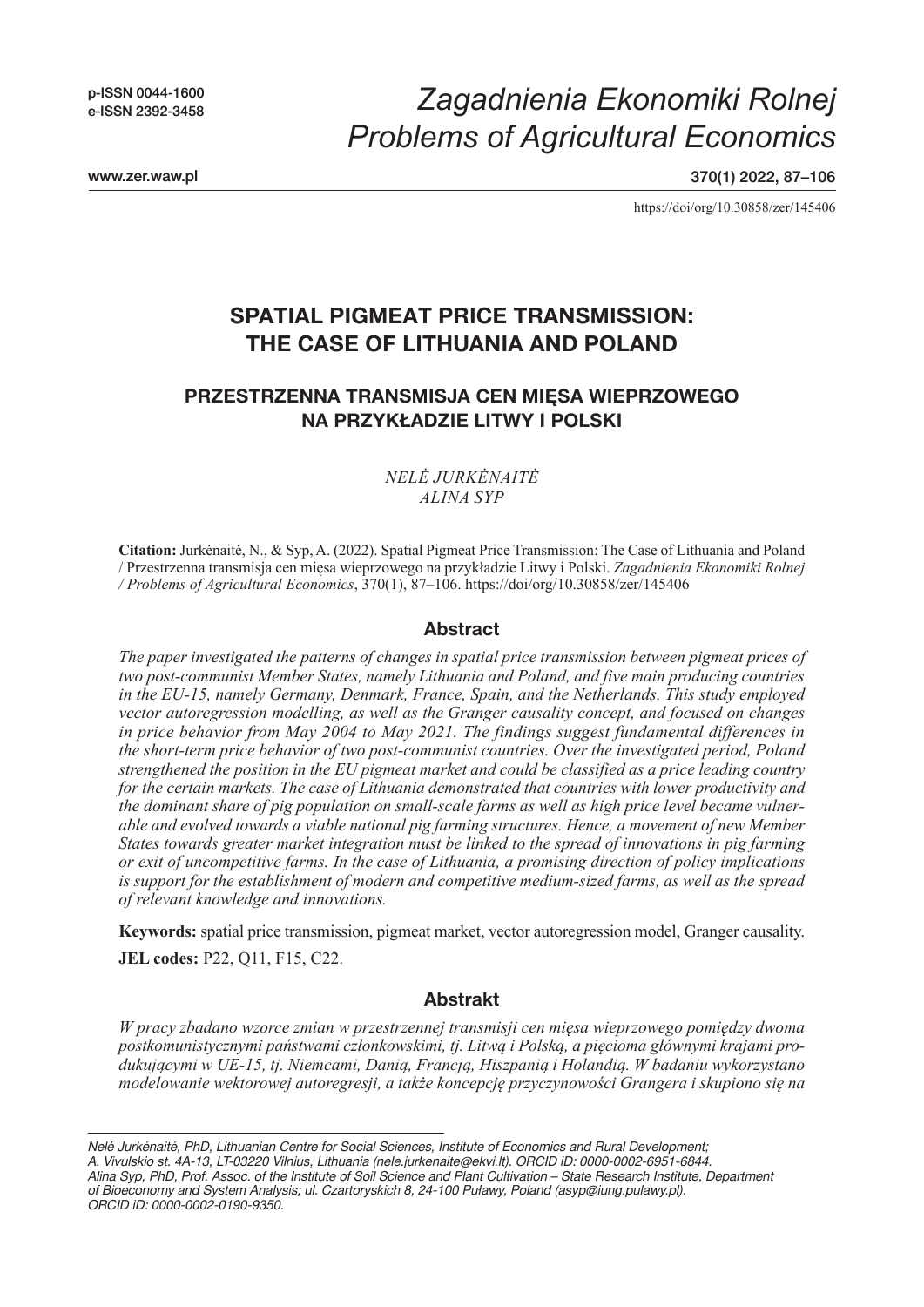*zmianach w zachowaniu cen od maja 2004 do maja 2021 roku. Wyniki sugerują fundamentalne różnice w krótkoterminowym zachowaniu cen w dwóch krajach postkomunistycznych. W badanym okresie Polska umocniła pozycję na unijnym rynku mięsa wieprzowego i mogła być zaklasyfikowana jako kraj liderów cenowych na niektórych rynkach. Przypadek Litwy pokazał, że kraje o niższej produktywności i dominującym udziale pogłowia trzody chlewnej w gospodarstwach o małej skali, a także o wysokim poziomie cen stały się wrażliwe i ewoluowały w kierunku opłacalnych krajowych struktur hodowli trzody chlewnej. Dlatego też podążanie nowych państw członkowskich w kierunku większej integracji rynku musi być powiązane z rozprzestrzenianiem się innowacji w hodowli trzody chlewnej lub wyjściem niekonkurencyjnych gospodarstw. W przypadku Litwy obiecującym kierunkiem konsekwencji polityki jest wspieranie tworzenia nowoczesnych i konkurencyjnych gospodarstw średniej wielkości, a także rozpowszechnianie odpowiedniej wiedzy i innowacji.*

**Słowa kluczowe:** przestrzenna transmisja cen, rynek mięsa wieprzowego, model autoregresji wektorowej, przyczynowość Grangera.

**Kody JEL:** P22, Q11, F15, C22.

### **Introduction**

The enlargement of the European Union (EU) in 2004 and later had a significant impact on the development of pig farming in new Member States. In many countries that joined the EU after 2003, small pig producers were important in the national farming structure. Larger commercial farms were less productive, compared to main producing countries in the EU-15 (countries that joined the EU before 2004). A decade after the enlargement, numerous academic studies reported on structural changes and the decline of pig population in new Member States (Csonka et al., 2021; Marquer, 2010; Ziętara, 2019). Removed market barriers, increased competition, shifts in management, and the reestablishment of trade networks contributed to the changes in national price developments and resulted in the evolution of pig farming.

The combination of undesired structural changes in national agricultural systems and recurrent price spikes gave rise to numerous studies on price transmission and market malfunctioning in the EU agriculture. The aforementioned research area provided three-fold contributions with different research objects. A considerable number of studies on pigmeat and hog markets investigated vertical price transmission along the supply chains in various Members States. This research improved the understanding of diverse factors that contributed to the establishment of the unique supply chain structures in the EU. For example, Sanjuán and Dawson (2003) investigated the impact of bovine disease on pork price transmission between producers and retailers in the United Kingdom, while Paparas et al. (2018) updated the knowledge about the same market focusing on the role of structural breaks. Bojnec and Peter (2005) used price transmission

## **Wstęp**

Rozszerzenie Unii Europejskiej (UE) w 2004 roku i w późniejszym okresie miało znaczący wpływ na rozwój chowu trzody chlewnej w nowych krajach członkowskich. W wielu krajach, które przystąpiły do UE po 2003 roku, drobni producenci trzody chlewnej odgrywali ważną rolę w krajowej strukturze gospodarowania. Większe gospodarstwa towarowe były mniej wydajne w porównaniu z głównymi krajami produkującymi w UE-15 (krajami, które przystąpiły do UE przed 2004 rokiem). Dekadę po rozszerzeniu liczne badania naukowe donoszą o zmianach strukturalnych i spadku pogłowia świń w nowych państwach członkowskich (Csonka i in., 2021; Marquer, 2010; Ziętara, 2019). Usunięcie barier rynkowych, zwiększona konkurencja, zmiany w zarządzaniu i przywrócenie sieci handlowych przyczyniły się do zmian w rozwoju cen krajowych i spowodowały rozwój hodowli trzody chlewnej.

Połączenie niepożądanych zmian strukturalnych w krajowych systemach rolniczych i powtarzających się skoków cen dało początek licznym badaniom dotyczącym transmisji cen i nieprawidłowego funkcjonowania rynku w rolnictwie UE. Wspomniany obszar badawczy wniósł potrójny wkład w różne aspekty naukowe. W znacznej liczbie badań na rynkach mięsa wieprzowego i trzody chlewnej zbadano wertykalną transmisję cen wzdłuż łańcuchów dostaw w różnych państwach członkowskich. Badanie to pozwoliło lepiej zrozumieć różne czynniki, które przyczyniły się do powstania unikalnych struktur łańcucha dostaw w UE. Na przykład Sanjuán i Dawson (2003) zbadali wpływ choroby bydła na transmisję cen wieprzowiny między producentami a detalistami w Wielkiej Brytanii, podczas gdy Paparas i in. (2018) zaktualizowali wiedzę o tym samym rynku, koncentrując się na roli przerw strukturalnych. Bojnec i Peter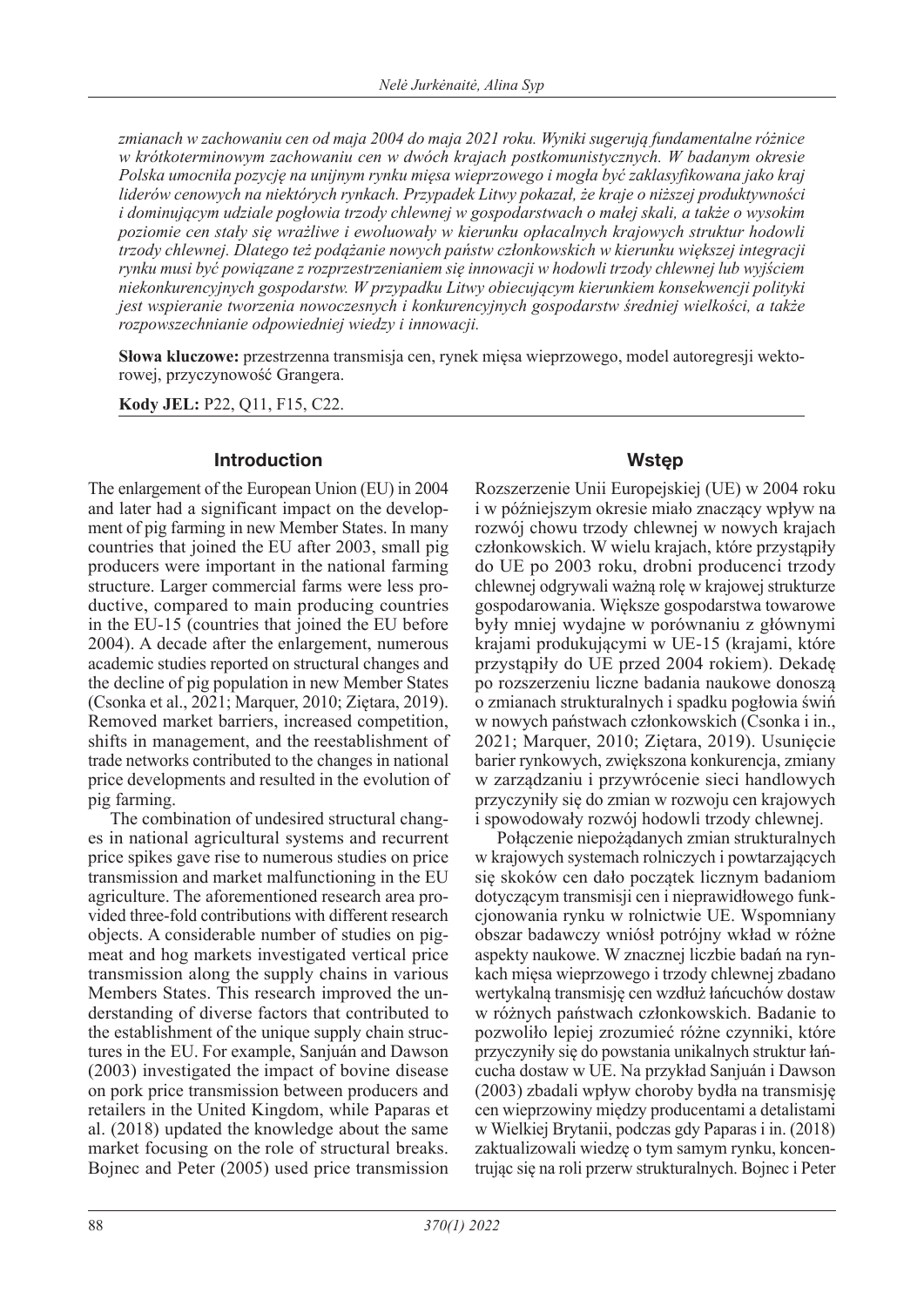models in order to explain farm and retail price relations and competition in the Slovenian pork sector, while Bakucs and Fertõ (2005) examined price transmission mechanisms and the competitiveness of pricing strategy on the Hungarian market. Čechura and Šobrová (2008) focused on agricultural and processing pork price levels in the Czech Republic and applied the impulse response analysis of the vector error correction model to understand the impact of innovations on the system. Lechanová (2006), Rudinskaya (2019), and Rumánková (2012b) also studied price transmission on the pork market in the Czech Republic with a particular interest in farm–processor–retailer and farm–wholesale relations and considered the explanatory factors that determined challenges to the national supply chain. Alexandri (2011) described price transmission on the Romanian pigmeat market and focused on market power at the farm, processor, and retailer levels. Capitanio et al. (2019) investigated the passes of vertical price shocks on the Italian hog market and found evidence of asymmetry. Kufel-Gajda et al. (2017) analyzed the impact of market structure on vertical price transmission of the selected pork products in Poland, as well as asymmetric behavior at the producer, processor, and retailer levels.

Another important research niche covered the analysis of spatial price transmission between Member States and within EU countries. The examples of studies that focused on the important patterns of the EU pork market integration could be research conducted by: Emmanouilides and Fousekis (2012), Emmanouilides and Proskynitopoulos (2020), Fousekis (2015), Hajko and Bil (2013), Holst and von Cramon-Taubadel (2013), Meyer (2004), Sanjuán and Gil (1999), Serra et al. (2006). Most of the aforementioned studies examined the situation in main producing countries and omitted small markets, such as Lithuania. An interesting contribution to scientific discourse was a study by Hamulczuk and Stańko (2014), since the authors conducted in-depth research on the main factors that had an impact on pig price development in Poland and concluded that price changes were strongly driven by foreign markets. The study by Rumánková (2012a) investigated pigmeat price transmission at the wholesale level in the Czech Republic and could be regarded as an example of spatial price transmission in the country.

The research on cross-commodity price transmission (Karikallio, 2015; Zhou & Koemle, 2015) attracted less academic interest. The aforementioned studies employed a wide range of methodological frameworks to investigate price behavior on pigmeat and hog markets. In this regard, academic (2005) wykorzystali modele transmisji cen w celu wyjaśnienia relacji cen rolniczych i detalicznych oraz konkurencji w słoweńskim sektorze mięsa wieprzowego, natomiast Bakucs i Fertõ (2005) zbadali mechanizmy transmisji cen i konkurencyjność strategii cenowej na rynku węgierskim. Čechura i Šobrová (2008) skupili się na poziomach cen produktów rolnych oraz przetworów mięsa wieprzowego w Czechach i zastosowali analizę odpowiedzi impulsowej modelu korekcji błędów wektorowych, aby zrozumieć wpływ innowacji na system. Lechanová (2006), Rudinskaya (2019) i Rumánková (2012b) również badały transmisję cen na rynku mięsa wieprzowego w Czechach, ze szczególnym uwzględnieniem relacji gospodarstwo– przetwórca–sprzedawca i gospodarstwo–hurt oraz rozważały czynniki wyjaśniające, które determinowały wyzwania, przed którymi stoi krajowy łańcuch dostaw. Alexandri (2011) opisał transmisję cen na rumuńskim rynku mięsa wieprzowego i skupił się na sile rynkowej na poziomie gospodarstwa, przetwórcy i detalisty. Capitanio i in. (2019) zbadali przejścia pionowych szoków cenowych na włoskim rynku świń i znaleźli dowody na asymetrię. Kufel-Gajda i in. (2017) przeanalizowali wpływ struktury rynku na pionową transmisję cen wybranych produktów wieprzowych w Polsce, a także asymetryczne zachowania na poziomie producenta, przetwórcy i detalisty.

Kolejna ważna nisza badawcza obejmowała analizę przestrzennej transmisji cen pomiędzy państwami członkowskimi oraz wewnątrz krajów UE. Przykładami badań, które skupiały się na ważnych wzorcach integracji unijnego rynku wieprzowiny, mogą być badania przeprowadzone przez: Emmanouilides i Fousekis (2012), Emmanouilides i Proskynitopoulos (2020), Fousekis (2015), Hajko i Bil (2013), Holst i von Cramon-Taubadel (2013), Meyer (2004), Sanjuán i Gil (1999), Serra i in. (2006). Większość z wyżej wymienionych badań dotyczyła sytuacji w głównych krajach producenckich i pomijała małe rynki takie jak Litwa. Ciekawym wkładem do dyskursu naukowego było opracowanie Hamulczuka i Stańko (2014), ponieważ autorzy przeprowadzili pogłębione badania nad głównymi czynnikami, które miały wpływ na kształtowanie się cen trzody chlewnej w Polsce, i doszli do wniosku, że zmiany cen były silnie napędzane przez rynki zagraniczne. Badanie Rumánkovej (2012a) dotyczyło transmisji cen wieprzowiny na poziomie hurtowym w Czechach i może być traktowane jako przykład przestrzennej transmisji cen w kraju.

Badania nad transmisją cen pomiędzy towarami (Karikallio, 2015; Zhou i Koemle, 2015) cieszyły się mniejszym zainteresowaniem naukowców. Wspo-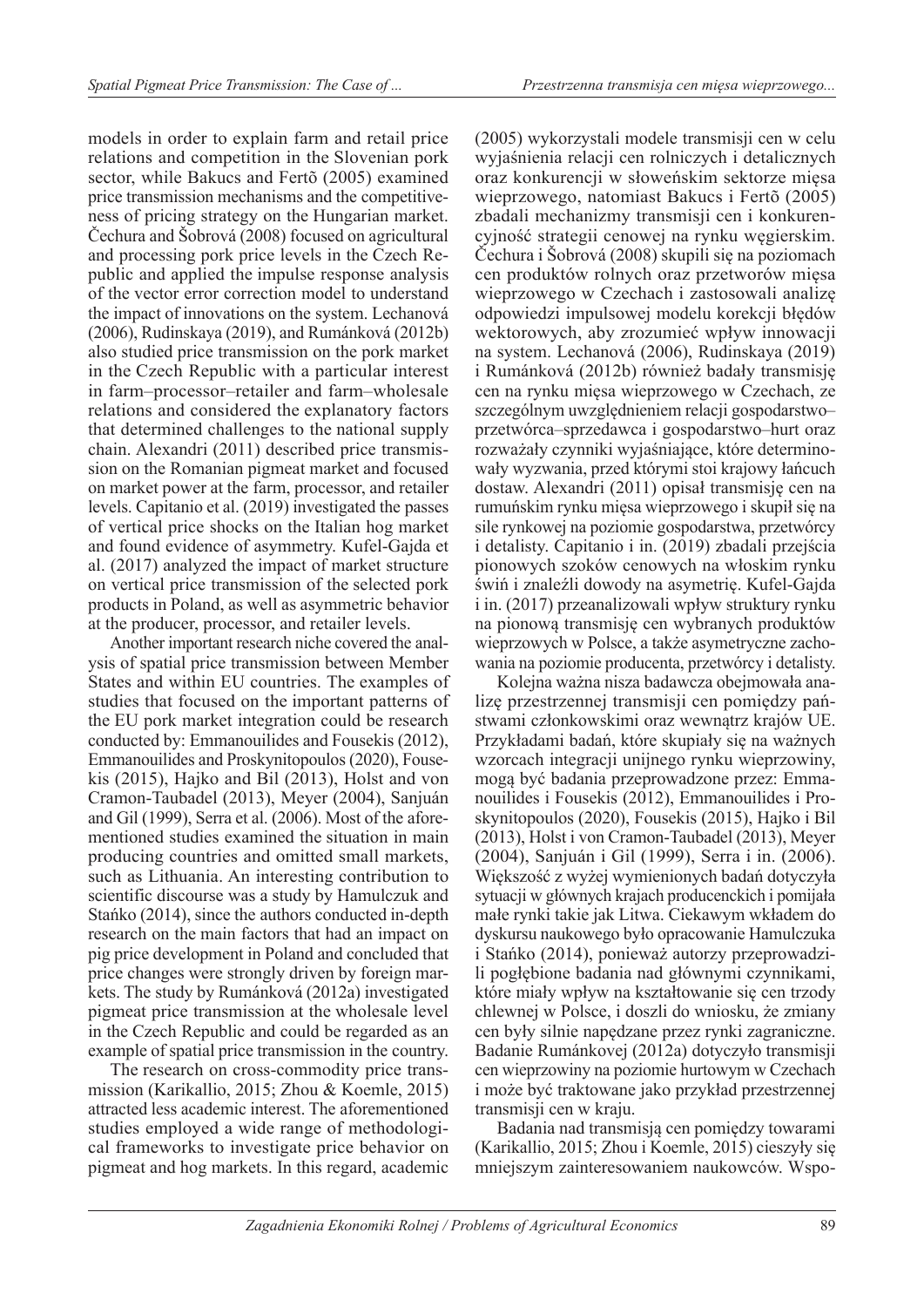contribution explaining advantages and limitations of different research approaches played an important role. For example, Fackler and Goodwin (2001) reviewed economic and empirical models applied to estimate spatial price relations and shed light on their advantages and drawbacks. Listorti and Esposti (2012) as well as von Cramon-Taubadel (2017) conducted similar research, however, they also covered issues of vertical price transmission. Meyer and von Cramon-Taubadel (2004) focused their attention on the methodological development of econometric techniques applied to identify asymmetric price transmission.

Indeed, some academics went beyond the price transmission framework and identified main factors that determined competition and welfare challenges in modern agricultural value chains. For example, Swinnen and Vandeplas (2015) took a particular interest in the link between the main features of the modern agricultural markets and price transmission in markets and value chains. Hassouneh et al. (2015) identified key factors that determined differences in price adjustments in the EU food marketing chains. Swinnen (2020) discussed the role of concentration and market power, organizational and governmental issues, as well as private standards on competition in value chains.

This paper contributes to the academic discourse on the EU pigmeat market integration issues by investigating the differences in spatial price transmission of two post-communist economies: Lithuania and Poland. After the EU enlargement, Lithuania and Poland took two different paths. As a result, Poland is listed among the main producers, while in Lithuania pig farming is shrinking. Literature review shows that the previous research on spatial price transmission is mainly linked to the main producing countries, including Poland, while the situation of spatial price transmission in small pig meat producing Member States, such as Lithuania, is often omitted. However, studies suggested that price transmission patterns of individual countries differ, and every case study is important to understand the challenges of the EU pigmeat market. This conclusion is supported by multiple studies that demonstrate new insights even for the same groups of countries applying different methodological frameworks, data frequency, and research periods.

Our study is based on the most recent data and investigated differences in spatial pigmeat price transmission of Lithuania and Poland after the EU enlargement in 2004. The first section investigates the pig farming development in Lithuania and Poland. The second section provides data description and mniane wyżej badania wykorzystywały szeroki zakres ram metodologicznych do badania zachowań cenowych na rynkach mięsa wieprzowego i świń. W tym względzie ważną rolę odegrał wkład naukowy wyjaśniający zalety i ograniczenia różnych podejść badawczych. Na przykład Fackler i Goodwin (2001) dokonali przeglądu modeli ekonomicznych i empirycznych stosowanych do szacowania przestrzennych relacji cen i zwrócili uwagę na ich zalety i wady. Listorti i Eposti (2012) oraz von Cramon-Taubadel (2017) przeprowadzili podobne badania, jednak objęli nim również kwestie wertykalnej transmisji cen. Meyer i von Cramon-Taubadel (2004) skupili swoją uwagę na metodologicznym rozwoju technik ekonometrycznych stosowanych do identyfikacji asymetrycznej transmisji cen.

W rzeczywistości niektórzy naukowcy wyszli poza ramy transmisji cen i zidentyfikowali główne czynniki, które determinowały wyzwania w zakresie konkurencji i dobrobytu w nowoczesnych rolniczych łańcuchach wartości. Na przykład Swinnen i Vandeplas (2015) szczególnie interesowali się związkiem pomiędzy głównymi cechami nowoczesnych rynków rolnych a transmisją cen na rynkach i w łańcuchach wartości. Hassouneh i in. (2015) zidentyfikowali kluczowe czynniki, które determinowały różnice w dostosowaniach cen w łańcuchach marketingu żywności w UE. Swinnen (2020) omówił rolę koncentracji i siły rynkowej, kwestie organizacyjne i rządowe, a także prywatne standardy konkurencji w łańcuchach wartości.

Niniejszy artykuł wpisuje się w dyskurs akademicki dotyczący kwestii integracji rynku mięsa wieprzowego w UE poprzez badanie różnic w przestrzennej transmisji cen dwóch gospodarek – Litwy i Polski. Po rozszerzeniu UE Litwa i Polska podążały dwiema drogami. W efekcie Polska znajduje się na liście głównych producentów, podczas gdy na Litwie hodowla trzody staje się coraz mniej opłacalna. Przegląd literatury wskazuje, że dotychczasowe badania nad przestrzenną transmisją cen związane są głównie z głównymi krajami producenckimi, w tym z Polską, podczas gdy sytuacja przestrzennej transmisji cen w małych państwach członkowskich produkujących mięso wieprzowe, takich jak Litwa, jest często pomijana. Badania sugerowały jednak, że schematy transmisji cen w poszczególnych krajach różnią się, a każde studium przypadku jest ważne, aby móc zrozumieć wyzwania rynku mięsa wieprzowego w UE. Wniosek ten jest poparty licznymi badaniami, które wskazują na nowe spostrzeżenia nawet w przypadku tych samych grup krajów stosujących różne ramy metodologiczne, częstotliwość zbierania danych i okresy badawcze.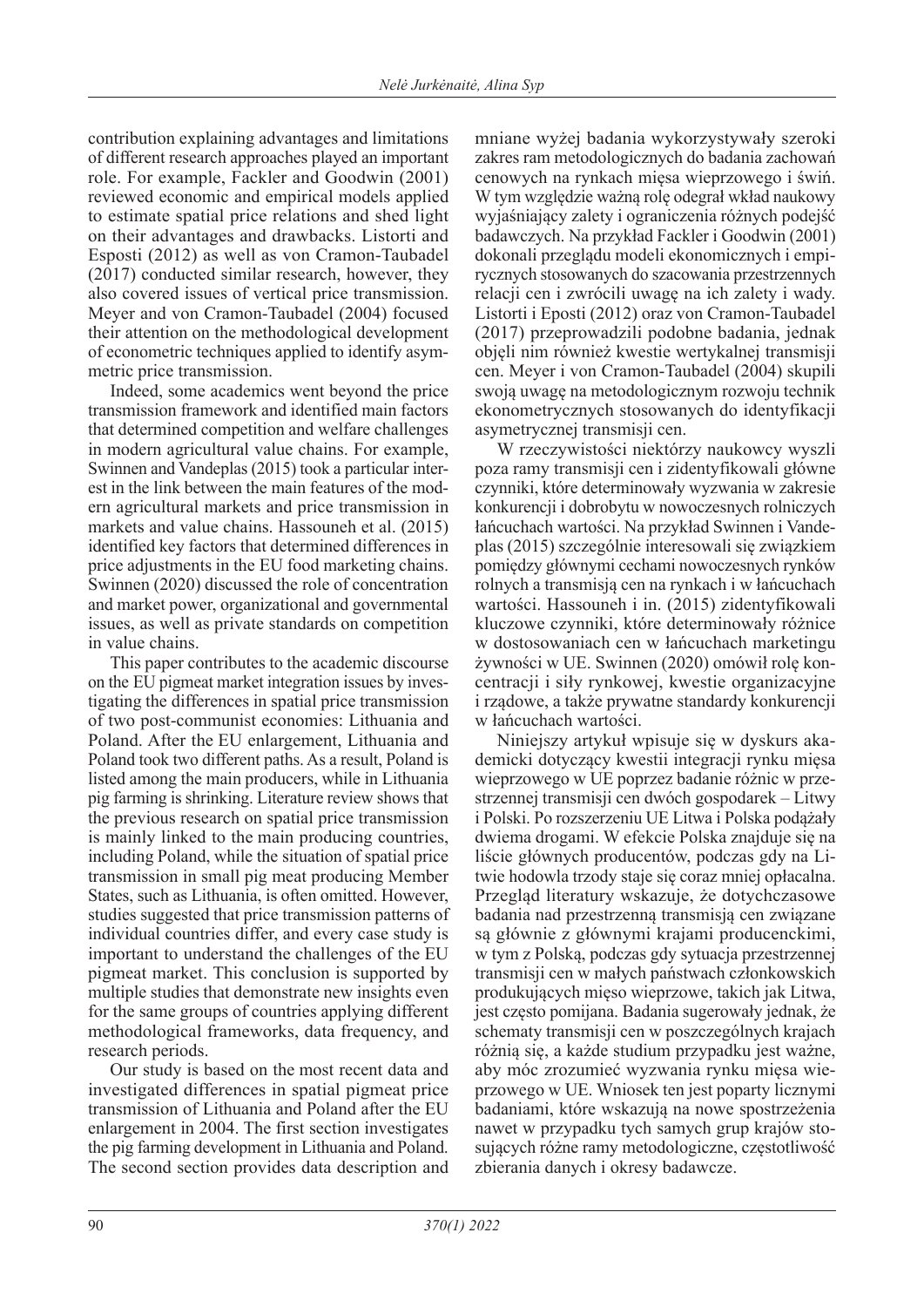the methodological research framework. The results section compares the main patterns of spatial price transmission in Poland and Lithuania. The discussion section addresses the recent research and focuses on the nexus of current results with the previous findings. Finally, concluding remarks and policy implications are provided in the last part.

### **Pig Farming Development in Lithuania and Poland**

Over the last three decades, pig farming in Lithuania and Poland faced dramatic changes which caused the decline in the pig population and structural changes on farms. According to Eurostat (2021), during the 1991–2019 period, the pig population fell from 2.2 to 0.6 million head in Lithuania and from 20.7 to 11.2 million head in Poland. The driving force behind structural changes in the aforementioned Member States had both similarities and differences. Nevertheless, the transformation of market mechanisms due to collapse of the USSR and the membership in the EU were among the key determinants of structural changes in both countries.

In the early 1990s, Lithuania regained independence and Poland became democratic, and therefore the domestic agricultural systems began the long way of transformation towards the market economy. In Lithuania, a huge market connecting the Soviet Republics was closed, while the privatization determined the switch from large-scale business with the main share of pig population to predominant small pig farms. The Lithuanian economy was not responsive to price signals and uncompetitive at the global arena after the USSR collapse. Cheap import (not necessarily of higher quality pork) contributed to the exacerbation of the situation in pig farming. The abovementioned situation resulted in a sharp drop in pig population that amounted to 1.4 million head in 1993 (Statistics Lithuania, 2021a). However, the further decrease was less remarkable, and in 2003 the population went down to 1.1 million pigs. Hence, during the first decade of independence, Lithuania took the EU as a proper benchmark of the desired development direction and, after a certain time, the EU support for the strengthening of the political and economic transformation was turned into the pre-accession support for the candidate country.

Nasze opracowanie opiera się na najnowszych danych i bada różnice w transmisji przestrzennej cen mięsa wieprzowego na Litwie i w Polsce po rozszerzeniu UE w 2004 roku. Pierwsza część dotyczy rozwoju hodowli trzody chlewnej na Litwie i w Polsce. Druga część zawiera opis danych i ramy metodologiczne badań. Wyniki porównują główne wzorce przestrzennej transmisji cen w Polsce i na Litwie. Dyskusja odnosi się do ostatnich badań i skupia na powiązaniu aktualnych wyników z wcześniejszymi ustaleniami. Natomiast w ostatniej części przedstawiono uwagi końcowe i konsekwencje polityki.

### **Rozwój hodowli trzody chlewnej na Litwie i w Polsce**

W ciągu ostatnich trzech dekad hodowla trzody chlewnej na Litwie i w Polsce doświadczyła dramatycznych zmian, które spowodowały spadek pogłowia trzody chlewnej i zmiany strukturalne w gospodarstwach. Według Eurostatu (2021) w latach 1991–2019 pogłowie świń spadło z 2,2 do 0,6 mln sztuk na Litwie i z 20,7 do 11,2 mln sztuk w Polsce. Siłą napędową zmian strukturalnych we wspomnianych państwach członkowskich były zarówno podobieństwa, jak i różnice. Niemniej jednak przekształcenie mechanizmów rynkowych w wyniku rozpadu ZSRR i członkostwo w UE były jednymi z kluczowych determinant zmian strukturalnych w obu krajach.

Na początku lat dziewięćdziesiątych Litwa odzyskała niepodległość, a Polska stała się krajem demokratycznym i tym samym ich krajowe systemy rolne rozpoczęły długą drogę transformacji w kierunku gospodarki rynkowej. Na Litwie zamknięto ogromny rynek łączący republiki sowieckie, a prywatyzacja determinowała przejście z biznesu na dużą skalę z głównym udziałem pogłowia trzody chlewnej do dominujących małych gospodarstw trzody chlewnej. Gospodarka litewska nie reagowała na sygnały cenowe i była niekonkurencyjna na arenie światowej po rozpadzie ZSRR. Tani import (niekoniecznie wyższej jakości wieprzowiny) przyczynił się do pogorszenia sytuacji w hodowli trzody chlewnej. Powyższa sytuacja spowodowała gwałtowny spadek pogłowia trzody chlewnej, które w 1993 roku wynosiło 1,4 mln sztuk (Statistics Lithuania, 2021a). Jednak dalszy spadek był mniej zauważalny i w 2003 roku populacja spadła do 1,1 mln świń. Stąd w pierwszej dekadzie niepodległości Litwa przyjęła UE jako właściwy wyznacznik pożądanego kierunku rozwoju, a po pewnym czasie unijne wsparcie dla wzmocnienia transformacji ustrojowej i gospodarczej przekształciło się w przedakcesyjne wsparcie dla kraju kandydującego.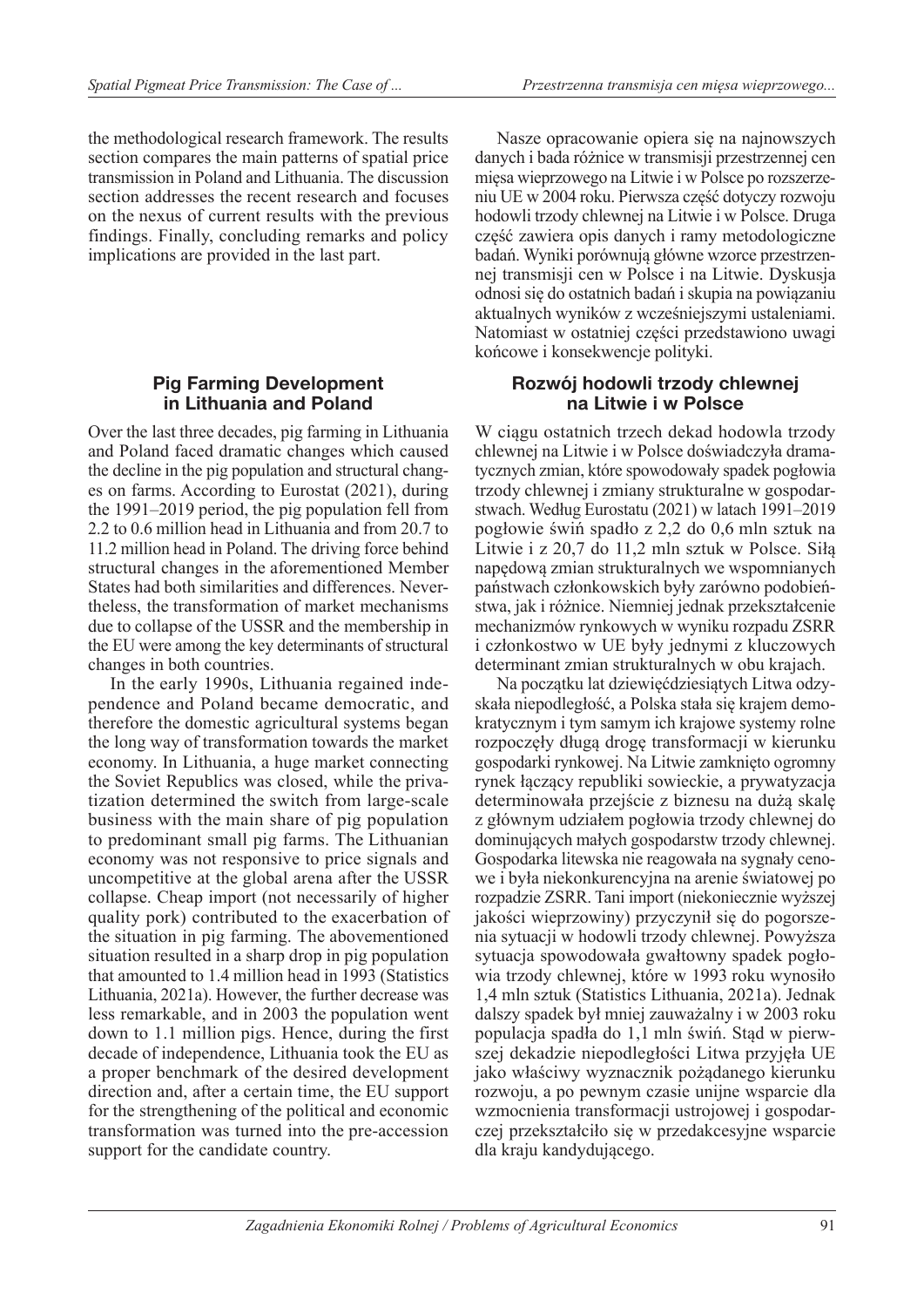The development of pig farming in Poland differed from that in Lithuania. In 1989, Poland launched reforms aiming to introduce new market conditions and refuse the regulation of food retail prices, as well as state purchase of agricultural products. It is important to note that a decisive breakthrough had started before the USSR collapse. From 1989 to 2004 the Polish pig market witnessed significant fluctuations in pigmeat prices and production as the local stakeholders had been learning to survive under the conditions of market economy. Price volatility encouraged the application of a wide range of market instruments that had been continuously improved in order to stabilize the domestic pig market. Nonetheless, the purchase of pork half-carcasses in the period of excess supply remained an important interventional measure that was later replaced by export subsidies to prepare stakeholders of the Polish pigmeat market to the interventional measures of the Common Agricultural Policy (Seremak-Bulge et al., 2007).

In 2004, Lithuania and Poland joined the EU and pig farming sectors faced new dramatic challenges. In Lithuania, the integration into the EU market was accompanied by production growth and high consumption per capita during the pre-accession period, while the single market had a negative impact on price development that was among the highest average pigmeat purchase prices in the EU. Cheap pork from the EU flooded domestic market. Hence, Lithuanian farmers realized that they had to invest in business in order to survive on the EU market. A serious concern was related to the traditional domestic breeds of pigs characterized by lower productivity and higher production costs. Moreover, the quality of the produced pork meat did not meet the preferences of the main countries with potential market prospects in the EU. However, in Poland, the membership in the EU did not bring dramatic changes to the pork market. Poland, along with Denmark, was one of the cheapest producers of live pigs in the EU. Cyclical price changes and price fluctuations in Poland were similar to those in Germany, Denmark, or the Netherlands, despite the fact that the scale of production, as well as the degree of vertical and horizontal integration differed significantly (Seremak-Bulge et al., 2007). The short-term nature and lower frequency of price fluctuations were the main feature of the Polish pork market after 2004 (Rembeza & Seremak-Bulge, 2009).

Nevertheless, the subsequent structural changes of pig farming in Lithuania and Poland were driven by a combination of inter-related factors. A decline in pig population started from the year 2008

Rozwój chowu trzody chlewnej w Polsce różnił się od tego na Litwie. W 1989 roku Polska rozpoczęła reformy mające na celu wprowadzenie nowych warunków rynkowych i odmowę regulowania detalicznych cen żywności oraz państwowego skupu produktów rolnych. Należy zauważyć, że decydujący przełom rozpoczął się przed upadkiem ZSRR. W latach 1989–2004 polski rynek trzody chlewnej charakteryzował się znacznymi wahaniami cen i produkcji mięsa wieprzowego, ponieważ lokalni interesariusze uczyli się przetrwania w warunkach gospodarki rynkowej. Zmienność cen zachęcała do stosowania szerokiej gamy instrumentów rynkowych, które były stale ulepszane w celu ustabilizowania krajowego rynku trzody chlewnej. Niemniej jednak skup półtusz wieprzowych w okresie nadpodaży pozostawał ważnym działaniem interwencyjnym, które później zastąpiono dopłatami eksportowymi w celu przygotowania interesariuszy polskiego rynku mięsa wieprzowego do działań interwencyjnych wspólnej polityki rolnej (Seremak-Bulge i in., 2007).

W 2004 roku Litwa i Polska przystąpiły do UE, a sektory hodowli trzody chlewnej stanęły przed nowymi dramatycznymi wyzwaniami. Na Litwie integracji z rynkiem UE towarzyszył wzrost produkcji i wysokie spożycie na mieszkańca w okresie przedakcesyjnym, podczas gdy jednolity rynek miał negatywny wpływ na rozwój cen, które należały do najwyższych średnich cen skupu mięsa wieprzowego w UE. Tania wieprzowina z UE zalała rynek krajowy. Tym samym litewscy rolnicy zdali sobie sprawę, że aby przetrwać na unijnym rynku, muszą inwestować w biznes. Poważne obawy budziły tradycyjne rasy trzody chlewnej, charakteryzujące się niższą produktywnością i wyższymi kosztami produkcji. Jakość produkowanej wieprzowiny nie odpowiadała również preferencjom głównych krajów o potencjalnych perspektywach rynkowych w UE. Jednak w Polsce członkostwo w UE nie przyniosło dramatycznych zmian na rynku wieprzowiny. Polska obok Danii była jednym z najtańszych producentów żywca wieprzowego w UE. Cykliczne zmiany i wahania cen w Polsce były podobne do tych w Niemczech, Danii czy Holandii, mimo że skala produkcji, a także stopień integracji pionowej i poziomej znacznie się różniły (Seremak-Bulge i in., 2007). Krótkookresowość i mniejsza częstotliwość wahań cen były głównymi cechami polskiego rynku wieprzowiny po 2004 roku (Rembeza i Seremak-Bulge, 2009).

Niemniej jednak późniejsze zmiany strukturalne w hodowli trzody chlewnej na Litwie i w Polsce były napędzane kombinacją wzajemnie powiązanych czynników. Spadek pogłowia świń rozpoczął się w 2008 roku jako następstwo światowego kryzysu żywnościowego w latach 2007–2008, który stał się punktem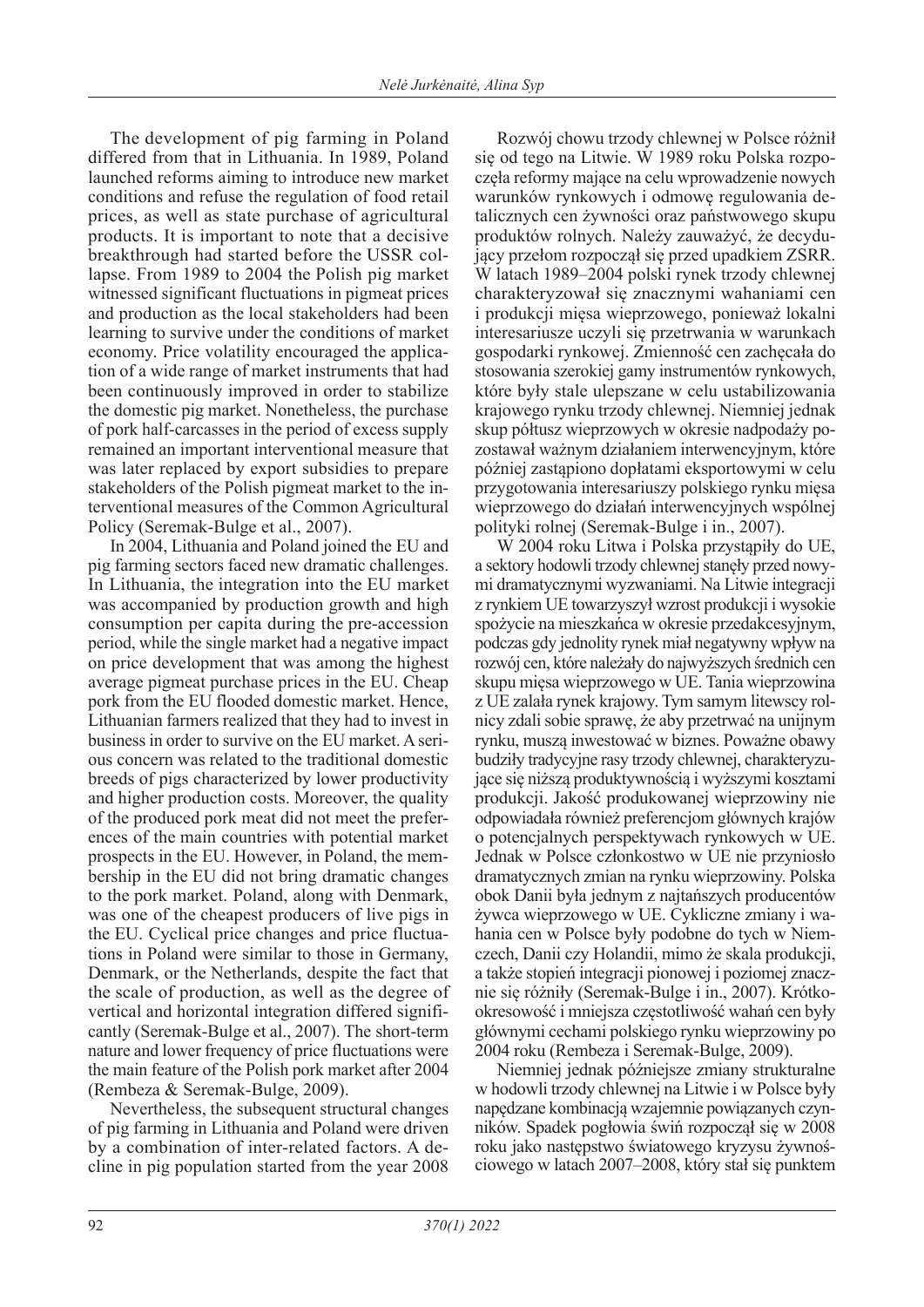as the aftermath of the world food crisis between 2007 and 2008 that became a turning point for the Lithuanian and Polish pig farming. According to Statistics Lithuania (2021b), in 2016 the number of farms that bred pigs accounted for 31.9 thousand farms and represented only 33.5% of the amount in 2007. Statistics Poland (Główny Urząd Statystyczny, 2017) confirms a similar development trend, i.e., in 2016 the number of farms that bred pigs amounted to 172.2 thousand farms and made up only 25.9% of their 2007 level.

However, the domestic structures of pig farms in the analyzed countries differed significantly. In Lithuania, farms that had a herd size of 10 and more animals amounted to 3.1% in 2007 and 2.5% in 2016. In Poland, the share of farms with a herd size of 10 and more pigs represented 60.2% of the structure in 2007, while in 2016 it dropped to 46.6%. One of the most important features of the Lithuanian pig farming was the modest role of the medium-sized farms, because most of the pigs were bred on farms with more than 1,000 pigs, while the pig farming structure in Poland was more balanced.

In Lithuania, a combination of price hikes for crops, increasing feed costs, and more generous support for crop production in the EU became disastrous, pushing farmers to reconsider farming business and alternative employment possibilities. The renewed price surges from 2010–2011 had exacerbated the situation. On the one hand, Lithuanian pig farming faced drastic increase of costs; on the other hand, farmers could not raise prices, because they were under pressure from other Member States, including Poland, offering cheaper products.

Furthermore, animal health issues and the dominance of the Russian Federation in the structure of foreign trade post 2006 strongly contributed to the negative prospects of pig farming development in Lithuania. The outbreaks of classical swine fever in 2009 and 2011 led to foreign trade restrictions. As a result, the Russian market offering higher prices than domestic slaughterhouses was closed. The latter export ban was lifted only in the second half of 2013, while in 2014 all EU Member States faced export restrictions from the Russian market due to the outbreak of African swine fever in Lithuania. Later, this ban was replaced by the Russian embargo for import of the selected agricultural products.

It is interesting to note that the deterioration of trade with Russia had an impact on the behavior of pigmeat prices and pushed towards stronger integration into the single EU market. 2014 became a critical year for both the Lithuanian and Polish pig farming, because the outbreak of African swine fever in these countries closed important markets.

zwrotnym dla litewskiej i polskiej hodowli trzody chlewnej. Według litewskiego Urzędu Statystycznego (Statistics Lithuania, 2021b) w 2016 roku liczba gospodarstw, w których hodowano trzodę chlewną, stanowiła 31,9 tys., a w 2007 roku stanowiła jedynie 33,5% tej liczby. Główny Urząd Statystyczny w Polsce (2017) potwierdza podobne tendencje, w 2016 roku liczba gospodarstw, w których hodowano trzodę chlewną, wyniosła 172,2 tys. gospodarstw i stanowiła zaledwie 25,9% ich liczby z 2007 roku.

Jednak krajowe struktury gospodarstw zajmujących się hodowlą trzody chlewnej w analizowanych krajach znacznie się różniły. Na Litwie gospodarstwa posiadające stado 10 i więcej zwierząt wynosiły 3,1% w 2007 roku i 2,5% w 2016 roku. W Polsce udział gospodarstw ze stadem 10 i więcej świń stanowił 60,2% struktury w 2007 roku, natomiast w 2016 roku spadł do 46,6%. Jedną z najważniejszych cech chowu trzody chlewnej na Litwie była mała rola gospodarstw średniej wielkości, ponieważ większość trzody chlewnej była hodowana w gospodarstwach powyżej 1000 sztuk, podczas gdy struktura chowu trzody chlewnej w Polsce była bardziej zrównoważona.

Na Litwie połączenie wzrostu środków produkcji, rosnących kosztów pasz i hojniejszego wsparcia produkcji roślinnej w UE stało się katastrofalne, zmuszając rolników do ponownego rozważenia działalności rolniczej i alternatywnych możliwości zatrudnienia. Ponowne wzrosty cen z lat 2010–2011 pogorszyły sytuację. Z jednej strony litewska hodowla trzody chlewnej stanęła w obliczu drastycznego wzrostu kosztów, z drugiej – rolnicy nie mogli podnieść cen, ponieważ znajdowali się pod presją innych państw członkowskich, w tym Polski, oferujących tańsze produkty.

Ponadto problemy zdrowotne zwierząt i dominacja Federacji Rosyjskiej w strukturze handlu zagranicznego po 2006 roku w dużym stopniu przyczyniły się do negatywnych perspektyw rozwoju hodowli trzody chlewnej na Litwie. Ogniska klasycznego pomoru świń w latach 2009 i 2011 doprowadziły do ograniczeń w handlu zagranicznym. W efekcie zamknięto rynek rosyjski oferujący ceny wyższe niż ubojnie krajowe. Ten ostatni zakaz eksportu został zniesiony dopiero w drugiej połowie 2013 roku, podczas gdy w 2014 roku wszystkie państwa członkowskie UE stanęły w obliczu ograniczeń eksportowych z rynku rosyjskiego w związku z wybuchem afrykańskiego pomoru świń na Litwie. Później zakaz ten został zastąpiony przez rosyjskie embargo na import wybranych produktów rolnych.

Warto zauważyć, że pogorszenie handlu z Rosją wpłynęło na zachowanie cen mięsa wieprzowego i skłoniło do silniejszej integracji z jednolitym ryn-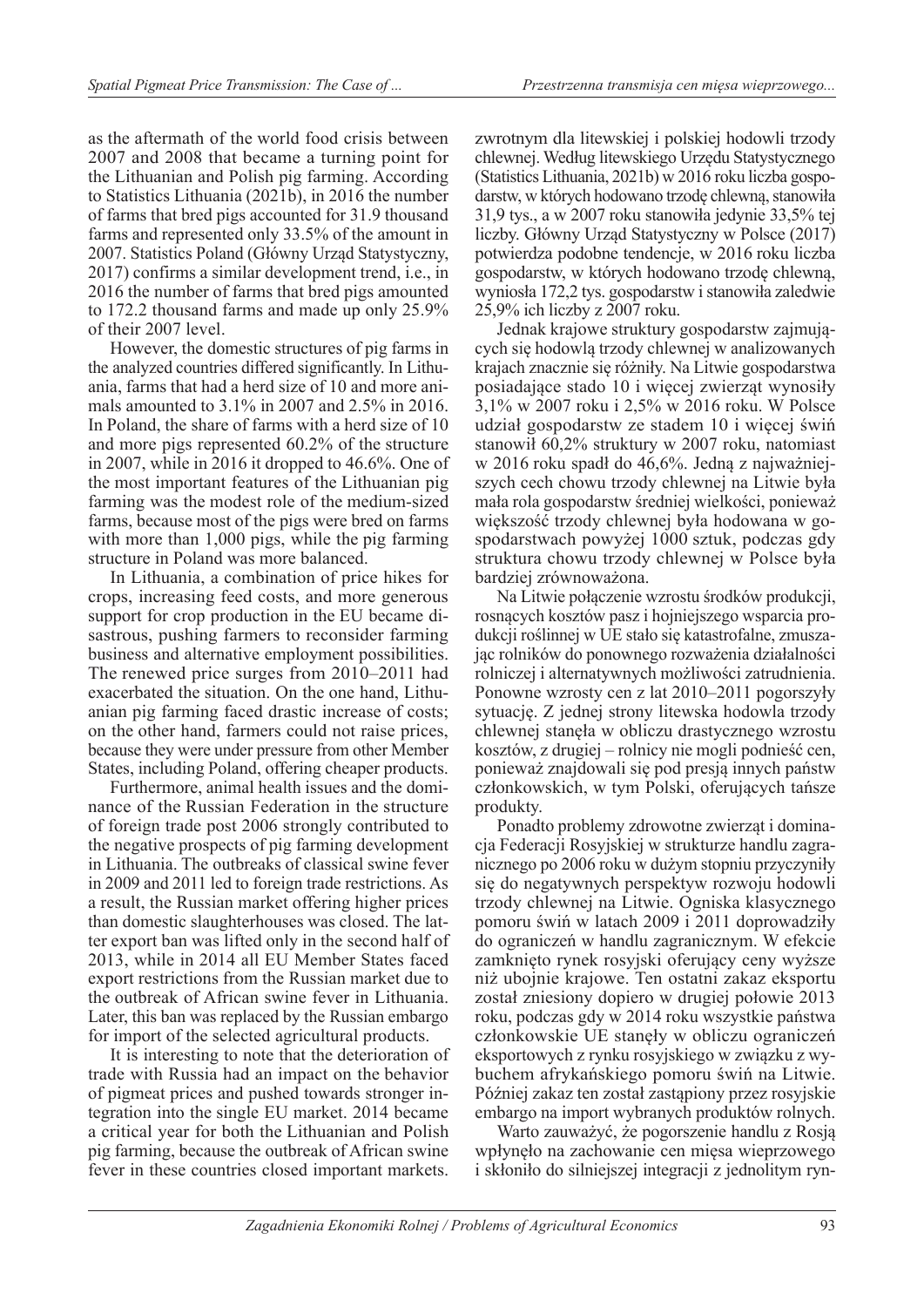The significant decline in global pig population after the outbreak of African swine fever in China since 2018 had increased demand on export from the EU market and resulted in the upward trend of prices. However, Poland and Lithuania could not benefit from this situation due to African swine fever outbreaks.

### **Materials and Methods**

The study covered seven Member States, namely five main EU-15 producers (Germany, Spain, France, the Netherlands, and Denmark) that represent more than half of the total EU production and two countries that joined the EU in 2004, namely Poland and Lithuania. The analysis was based on monthly market prices for pig carcasses of grade E for the period from May 2004 to May 2021 (Figure 1). The research used data provided by the European Commission's Directorate-General for Agriculture and Rural Development collected in accordance with Article 25 of Commission Regulation (EC) No 1249/2008 (European Commission, 2008).

kiem UE. Rok 2014 stał się rokiem krytycznym zarówno dla litewskiej, jak i polskiej hodowli trzody chlewnej, ponieważ wybuch afrykańskiego pomoru świń w tych krajach zamknął ważne rynki. Znaczący spadek światowej populacji trzody chlewnej po wybuchu afrykańskiego pomoru świń w Chinach od 2018 roku zwiększył popyt na eksport z rynku UE i spowodował wzrostowy trend cen. Jednak Polska i Litwa nie mogły skorzystać z tej sytuacji z powodu wybuchów epidemii afrykańskiego pomoru świń.

## **Materiały i metody**

Badanie objęło siedem państw członkowskich, a mianowicie pięciu głównych producentów z UE-15 (Niemcy, Hiszpania, Francja, Holandia i Dania), którzy reprezentują ponad połowę całkowitej produkcji UE, oraz dwa kraje, które przystąpiły do UE w 2004 roku, a mianowicie Polska i Litwa. Analizę oparto na miesięcznych cenach rynkowych tusz wieprzowych klasy E w okresie od maja 2004 do maja 2021 (rysunek 1). W badaniu wykorzystano dane dostarczone przez Dyrekcję Generalną ds. Rolnictwa i Rozwoju Obszarów Wiejskich Komisji Europejskiej zebrane zgodnie z art. 25 rozporządzenia Komisji (WE) nr 1249/2008 (European Commission, 2008).



*Figure 1.* Development of pigmeat prices in the selected Member States. *Rysunek 1.* Kształtowanie się cen mięsa wieprzowego w wybranych państwach członkowskich. Source: European Commission, 2021. Źródło: European Commission, 2021.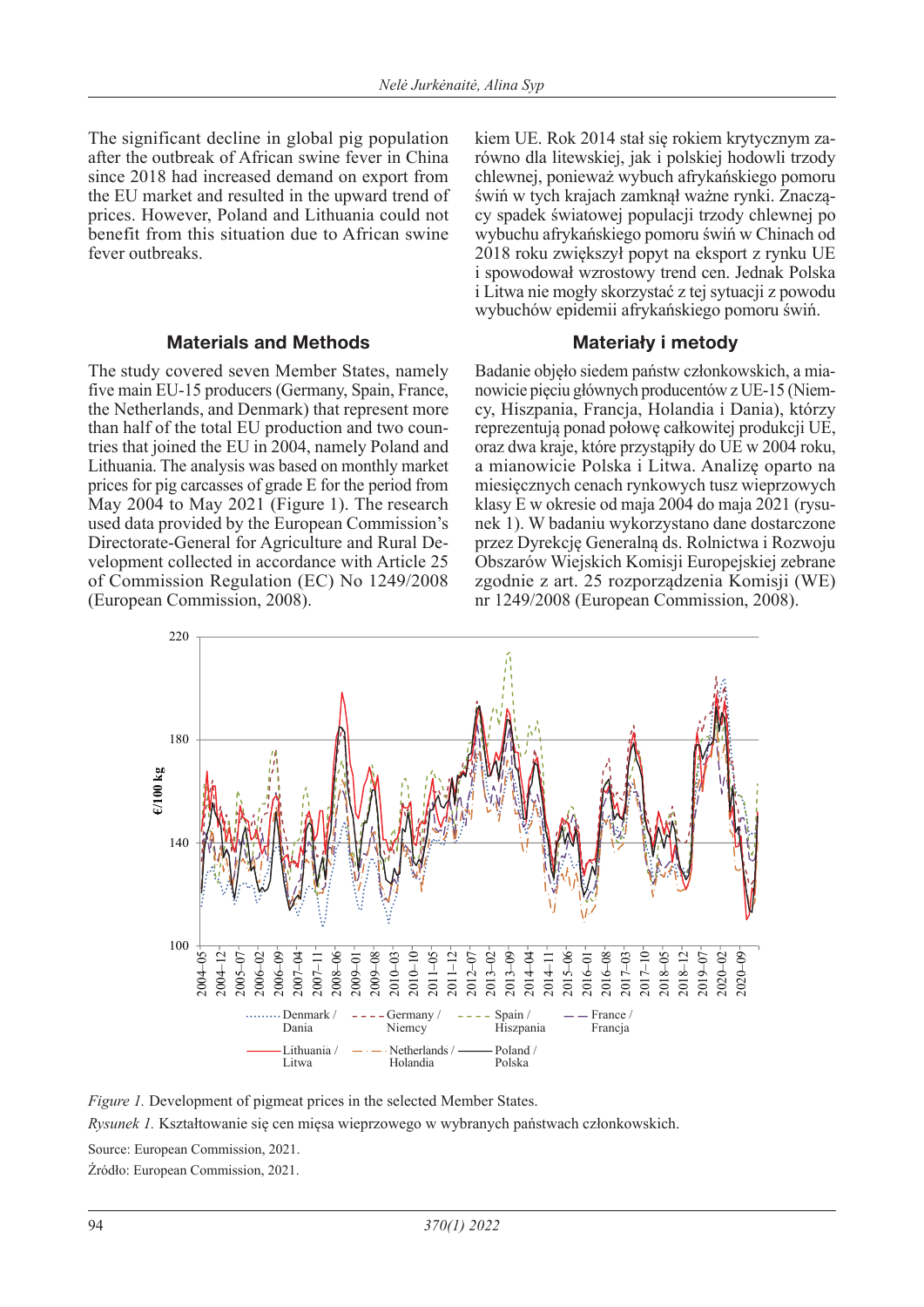According to Figure 1, the EU market demonstrated country-specific differences in pigmeat price development, but all prices followed the most important market shocks. The first upward trend of prices was observed during the global food price crisis in 2008. Later, new mandatory pig welfare standards with effect from January 2013 and the rise in feed cost contributed to the growth of pigmeat prices. The subsequent increase in the production determined a drop in pigmeat prices. Starting from 2014, the Russian ban on the import and African swine fever (ASF) outbreaks played an important role and changed price dynamics. In 2018, China lost a significant share of the pig population due to ASF. This situation encouraged export growth from the EU. Starting from 2020, pigmeat markets in the EU demonstrated the reaction to COVID-19 crisis and lockdown. Later, the outbreak of ASF in Germany exacerbated the situation, because import bans resulted in surplus meat on the EU market and contributed to the further decline in prices. Indeed, later, the EU pigmeat market recovered and demonstrated the surge of prices in the investigated countries.

The application of additional tests for seasonality detection confirmed that the investigated price series contained a seasonal component of price development. The research used logarithmic transformations of pigmeat price series and employed Census X-13 methodology to obtain seasonally adjusted prices.

Listorti and Esposti (2012) argue that the theoretical background of horizontal price transmission across different markets is linked to the Law of One Price and spatial arbitrage. It is assumed that homogeneous goods have the same price and spatial arbitrage activities are used to explain price differences between markets. Integrated markets respond to price shocks (Fousekis, 2015), i.e., price increase or decrease on one market is passed to another market and vice versa. The aforementioned background justifies the application of the most recent econometric methods on spatial price transmission analysis.

This study employed the Granger causality concept (1969) to investigate changes in short-term relations of price series between pigmeat markets during the identified period. The Granger causality test was used to clarify if pigmeat price development in Poland or Lithuania could be explained by historical pigmeat price changes in the main producing countries. This test shows the direction of price transmission and can shed some light on market functioning peculiarities in the two countries.

Jak wynika z rysunku 1, rynek UE wykazywał różnice w kształtowaniu się cen mięsa wieprzowego w poszczególnych krajach, ale wszystkie ceny podążały za najważniejszymi wstrząsami rynkowymi. Pierwszy trend wzrostowy cen zaobserwowano podczas światowego kryzysu cen żywności w 2008 roku. Następnie nowe obowiązkowe normy dobrostanu świń obowiązujące od stycznia 2013 roku oraz wzrost kosztów paszy przyczyniły się do wzrostu cen mięsa wieprzowego. Późniejszy wzrost produkcji spowodował spadek cen mięsa wieprzowego. Począwszy od 2014 roku ważną rolę odegrał rosyjski zakaz importu i epidemie afrykańskiego pomoru świń (ASF), zmieniły one dynamikę cen. W 2018 roku Chiny straciły znaczną część populacji świń z powodu ASF. Taka sytuacja sprzyjała wzrostowi eksportu z UE. Począwszy od 2020 roku rynki mięsa wieprzowego w UE wykazały reakcję na kryzys i blokadę COVID-19. Późniejszy wybuch ASF w Niemczech pogorszył sytuację, ponieważ zakazy importu spowodowały nadwyżki mięsa na rynku unijnym i przyczyniły się do dalszego spadku cen. Faktycznie rynek mięsa wieprzowego w UE następnie ożywił się i wykazał gwałtowny wzrost cen w krajach objętych badaniem.

Zastosowanie dodatkowych testów do wykrywania sezonowości potwierdziło, że badane ceny uwzględniały sezonowy składnik. W badaniach wykorzystano przekształcenia logarytmiczne szeregów cen mięsa wieprzowego oraz zastosowano metodologię Census X-13 w celu uzyskania cen sezonowych.

Listorti i Esposti (2012) twierdzą, że teoretyczne tło horyzontalnej transmisji cen na różnych rynkach jest powiązane z prawem jednej ceny i arbitrażem przestrzennym. Zakłada się, że dobra homogeniczne mają tę samą cenę, a do wyjaśnienia różnic cenowych między rynkami wykorzystuje się arbitraż przestrzenny. Rynki zintegrowane reagują na szoki cenowe (Fousekis, 2015), tj. wzrost lub spadek cen na jednym rynku jest przenoszony na inny rynek i odwrotnie. Powyższe tło uzasadnia zastosowanie najnowszych metod ekonometrycznych do analizy przestrzennej transmisji cen.

W badaniu tym wykorzystano koncepcję przyczynowości Grangera (1969) do zbadania zmian w krótkoterminowych relacjach szeregów cenowych między rynkami mięsa wieprzowego w zidentyfikowanym okresie. Test przyczynowości Grangera posłużył do wyjaśnienia, czy zmiany cen mięsa wieprzowego w Polsce lub na Litwie można wytłumaczyć historycznymi zmianami cen mięsa wieprzowego w głównych krajach producenckich. Test ten pokazuje kierunek transmisji cen i może rzucić nieco światła na specyfikę funkcjonowania rynku w dwóch omawianych krajach.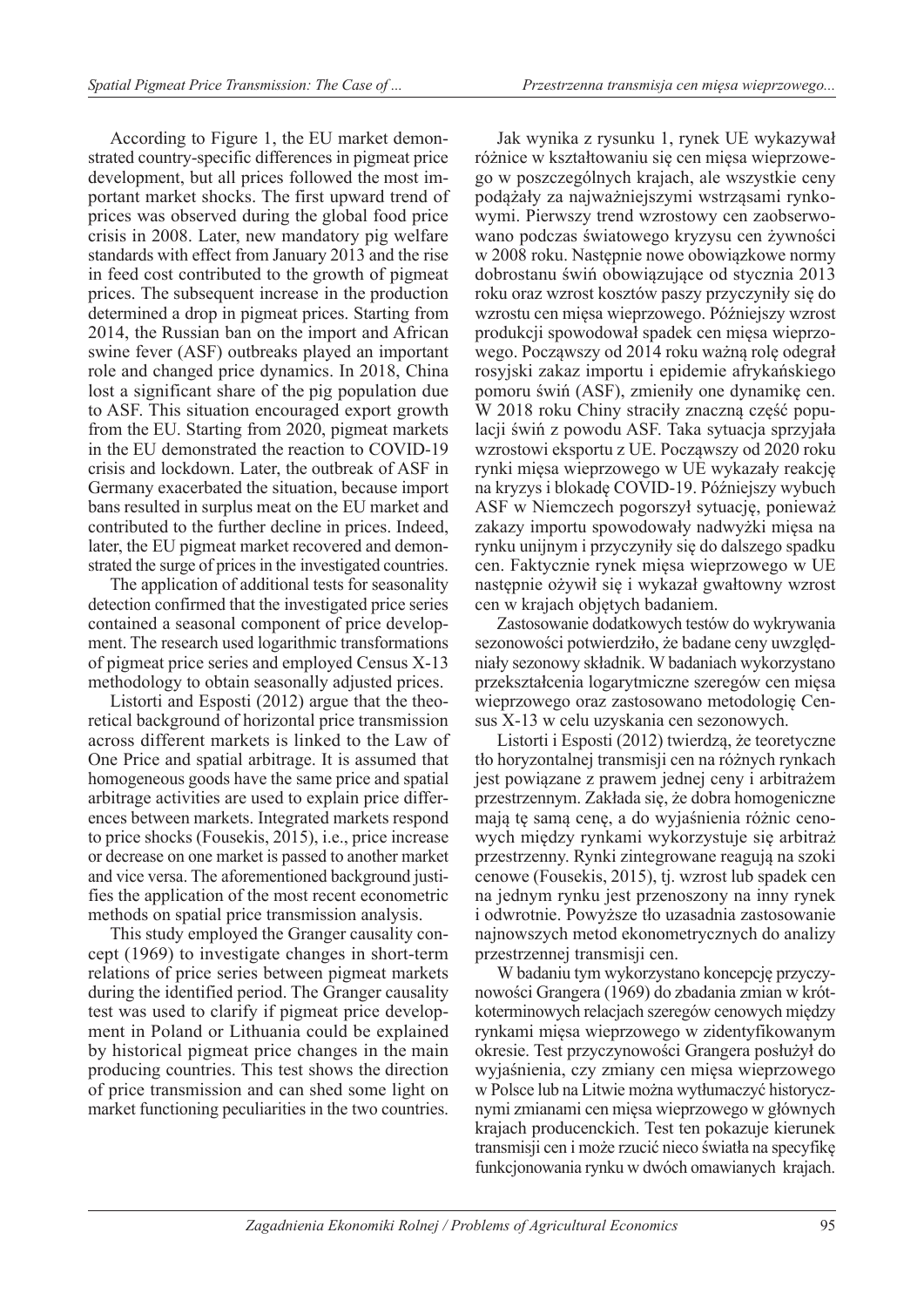The methodological development of this study included the following important stages. First, unit root tests were applied in order to classify data into stationary and non-stationary and select the relevant Granger causality test specification. This study relied on the combined results of two tests, namely the Augmented Dickey–Fuller (ADF) and Phillips–Perron (PP) tests (see Dickey and Fuller (1979) and Phillips and Perron (1988) for further details). The null hypothesis  $(H_0)$  of these tests shows the presence of the unit root, while the support of the alternative hypothesis confirms that the data is stationary.

The aforementioned tests allowed us to identify the order of integration. Price series that were identified as stationary at level were integrated of order zero and referred to as I(0). The Granger causality test assumes that price series are I(0). Indeed, data stationarity in the first difference means that the data is integrated of order one (Paparas et al., 2018) and referred to as I(1). Non-stationary price series determine the selection of Toda and Yamamoto (1995) specification of the Granger causality test, while the first order of integration adds one lag to the selected optimal lag length during the estimation of VAR model.

Bivariate VAR models were constructed in order to select the optimal lag length for the Granger Causality test. The specification of VAR models was set as follows:

Rozwój metodologiczny tego badania obejmował następujące ważne etapy. Najpierw zastosowano testy pierwiastka jednostkowego w celu sklasyfikowania danych na stacjonarne i niestacjonarne oraz wybrania odpowiedniej specyfikacji testu przyczynowości Grangera. Badanie to opierało się na połączonych wynikach dwóch testów, a mianowicie rozszerzonego testu Dickeya–Fullera (ADF) i testu Phillipsa–Perrona (PP); dalsze szczegóły patrz Dickey i Fuller (1979) oraz Phillips i Perron (1988). Hipoteza zerowa  $(H<sub>0</sub>)$  tych testów wskazuje na obecność pierwiastka jednostkowego, natomiast poparcie hipotezy alternatywnej potwierdza, że dane są stacjonarne.

Powyższe testy pozwoliły nam określić kolejność integracji. Szeregi cenowe, które zostały zidentyfikowane jako stacjonarne na poziomie, zostały scałkowane z rzędu zerowego i oznaczone jako I(0). Test przyczynowości Grangera zakłada, że szeregi cenowe to I(0). Faktycznie, stacjonarność danych w pierwszej różnicy oznacza, że integrowane są dane pierwszego rzędu (Paparas i in., 2018) i określane jako I(1). Niestacjonarne szeregi cen determinują wybór specyfikacji Tody i Yamamoto (1995) testu przyczynowości Grangera, podczas gdy pierwszy rząd integracji dodaje jedno opóźnienie do wybranej optymalnej długości opóźnienia podczas estymacji modelu VAR.

Skonstruowano dwuwymiarowe modele VAR w celu wybrania optymalnej długości opóźnienia dla testu przyczynowości Grangera. Specyfikacja modeli VAR została ustalona w następujący sposób:

$$
PP_t^N = \alpha_{10} + \alpha_{11} PP_{t-1}^N + \dots + \alpha_{1i} PP_{t-i}^N + \beta_{11} PP_{t-1}^O + \dots + \beta_{1i} PP_{t-i}^O + \varepsilon_{1t}
$$
 (1)

$$
PP_t^0 = \alpha_{20} + \alpha_{21} PP_{t-1}^0 + \dots + \alpha_{2i} PP_{t-i}^0 + \beta_{21} PP_{t-1}^N + \dots + \beta_{2i} PP_{t-i}^N + \varepsilon_{2t}
$$
 (2)

where: *PP<sup>N</sup>* denoted pigmeat prices of the country that joined the EU in 2004, namely Poland or Lithuania. *PPO* meant pigmeat prices of the selected main producing country. The selected lag length is *i*, *t* refered to the analyzed time period, while *α* and *β* were estimated VAR parameters, *ε* – error. Note: VAR models for the Lithuania and Poland pair considered Poland as the main producing country.

The research generated VAR models including up to 12 lags in order to select an optimal lag length for the Granger causality test. The selection relied on minimum values of the Schwarz information criterion (SIC), Akaike information criterion (AIK), and Hannan–Quinn information criterion (HQIC). However, the aforementioned lag length information criteria could provide contradicting recommengdzie: *PP N* oznacza ceny mięsa wieprzowego kraju, który w 2004 roku przystąpił do UE, czyli Polski lub Litwy. *PP<sup>o</sup>* oznacza ceny mięsa wieprzowego w wybranym głównym kraju producenckim. Wybrana długość opóźnienia to *i*, *t* w odniesieniu do analizowanego okresu, natomiast *α* i *β* to oszacowane parametry VAR, *ε* – błąd. Uwaga: modele VAR dla pary Litwa i Polska uznawały Polskę za główny kraj producencki.

W ramach badań wygenerowano modele VAR obejmujące do 12 opóźnień w celu wybrania optymalnej długości opóźnienia dla testu przyczynowości Grangera. Selekcja opierała się na minimalnych wartościach kryterium informacyjnego Schwarza (SIC), kryterium informacyjnego Akaike (AIK) oraz kryterium informacyjnego Hannana–Quinna (HQIC). Jednak wspomniane powyżej kryteria informacyjne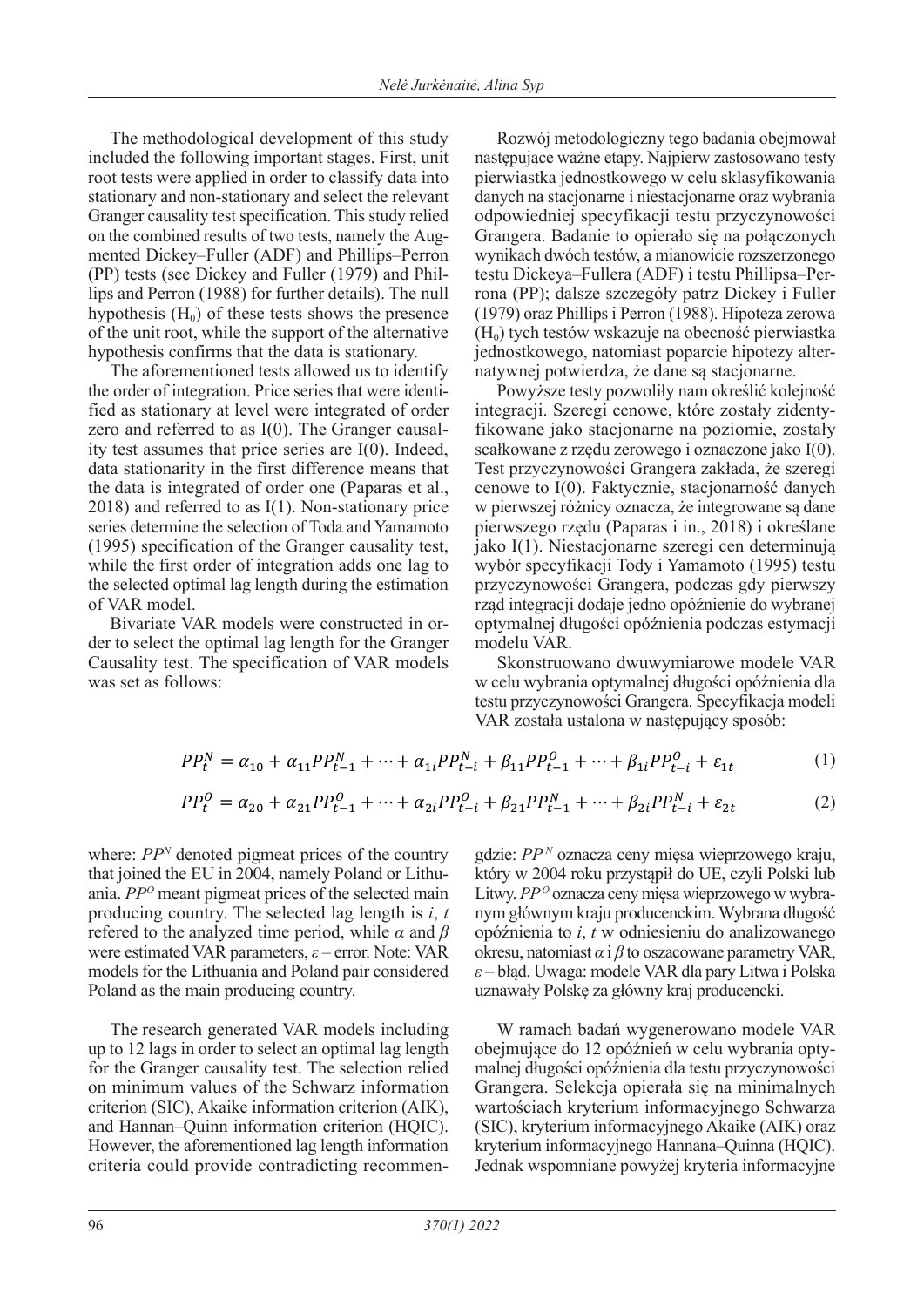dations on the selection of the optimal lag. Thus, the final decision on the selection of the lag length for the Granger causality test was made combining the results of the VAR residual serial correlation Lagrange Multiplier test (for more details see Engle, 1984) and the estimation of the VAR model's stability. If the estimated VAR model suffered from autocorrelation or the roots of characteristic polynomial lied outside the unit cycle then the VAR model with the higher lag length order was estimated. The lag length selection algorithm started from the minimum optimal lag length that was recommended by SIC, AIC, or HQIC and the number of lags was increased until VAR model satisfied autocorrelation and stability requirements.

The selected Granger causality specification with the lag length order was estimated. It should be noted that the Toda and Yamamoto (1995) test estimated VAR model adding maximum order of integration *m* to the selected lag length *i*, i.e.,  $I(1)$  meant  $i +$ 1. However, this extra lag was not included into the Wald test. The Wald test (for more details see Engle, 1984) allowed us to investigate two  $H_0$  for each pair of countries.

o długości opóźnienia mogą dostarczyć sprzecznych zaleceń dotyczących wyboru optymalnego opóźnienia. Tym samym ostateczną decyzję o wyborze długości opóźnienia dla testu przyczynowości Grangera podjęto, łącząc wyniki testu mnożników Lagrange'a korelacji resztowej VAR (więcej szczegółów patrz Engle, 1984) oraz oszacowanie stabilności modelu VAR. Jeżeli oszacowany model VAR wykazywał autokorelację lub pierwiastki wielomianu charakterystycznego leżały poza cyklem jednostkowym, to oszacowano model VAR o wyższym rzędzie długości opóźnienia. Algorytm wyboru długości opóźnienia rozpoczynał się od minimalnej optymalnej długości opóźnienia zalecanej przez SIC, AIC lub HQIC, a liczbę opóźnień zwiększano, aż model VAR spełnił wymagania autokorelacji i stabilności.

Oszacowano wybraną specyfikację przyczynowości Grangera z rzędem długości opóźnienia. Należy zauważyć, że test Tody i Yamamoto (1995) oszacował model VAR, dodając maksymalny rząd integracji *m* do wybranej długości opóźnienia *i*, tj. I(1) oznaczało *i* + 1. Jednak to dodatkowe opóźnienie nie zostało uwzględnione w teście Walda. Test Walda (więcej szczegółów patrz Engle, 1984) pozwolił nam zbadać dwa  $H_0$  dla każdej pary krajów.

$$
H_{01}: \beta_{11} = \dots = \beta_{1i} = 0 \tag{3}
$$

$$
H_{02}: \beta_{21} = \dots = \beta_{2i} = 0 \tag{4}
$$

The rejection of the  $H<sub>01</sub>$  denoted that the development of *PP<sup>N</sup>* was Granger caused by *PPO*, while the rejection of the  $H_{02}$  meant that the development of *PPO* was Granger caused by *PPN*. The rejection of both hypotheses showed bidirectional price movement between markets in the short-run, while the support of both hypotheses did not allow for confirming the presence of Granger causality.

It is important to note that the limitation of the applied VAR models deals with the fact that this method relies only on prices in order to investigate price transmission, while other methodological research frameworks could cover other types of variables. However, the availability of the detailed and crosscomparable data providing more information about transaction costs for the longer periods remains a challenge.

#### **Results**

The illustration of prices in Figure 1 allowed us to presume that there was no price development trend; however, the unit root tests should include a constant. The units root tests without constant

Odrzucenie *H*01 oznaczało, że rozwój *PP<sup>N</sup>* był spowodowany przez *PPO*, podczas gdy odrzucenie *H*02 oznaczało, że rozwój *PPO* był spowodowany przez *PPN*. Odrzucenie obu hipotez pokazało dwukierunkowy ruch cen pomiędzy rynkami w krótkim okresie, podczas gdy poparcie obu hipotez nie pozwoliło na potwierdzenie występowania przyczynowości Grangera.

Należy zauważyć, że ograniczenie stosowanych modeli VAR polega na tym, że metoda ta opiera się wyłącznie na cenach w celu zbadania transmisji cen, podczas gdy inne metodyczne ramy badawcze mogą obejmować inne rodzaje zmiennych. Wyzwaniem pozostaje jednak dostępność szczegółowych i wzajemnie porównywalnych danych dostarczających więcej informacji o kosztach transakcyjnych dla dłuższych okresów.

### **Wyniki**

Ilustracja cen na rysunku 1 pozwoliła przypuszczać, że nie ma trendu rozwojowego cen; jednak testy pierwiastka jednostkowego powinny zawierać stałą. Testy pierwiastków jednostek bez stałej potwierdziły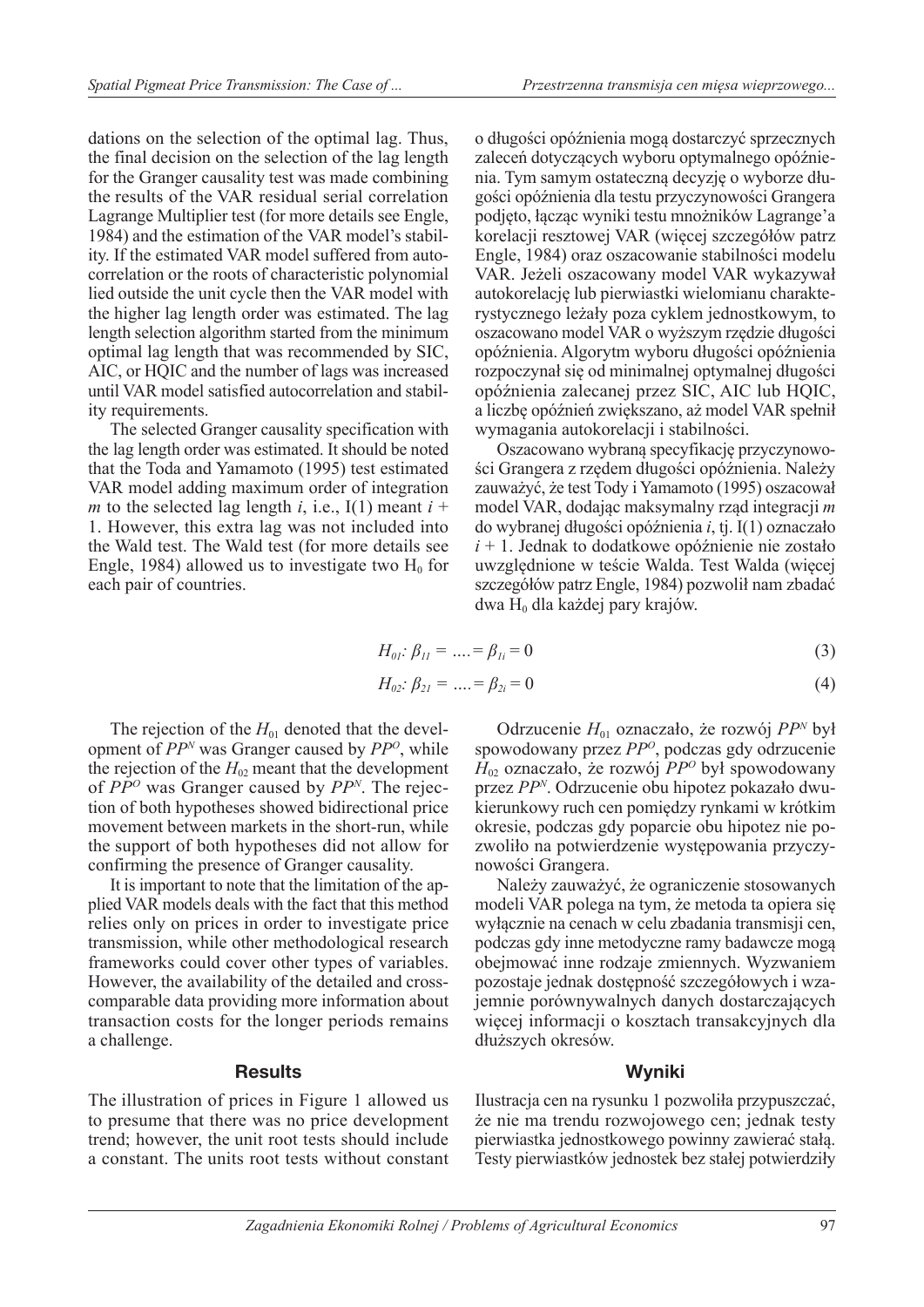supported this conclusion and showed that price series became stationary only in the first difference. Indeed, the inclusion of the constant changed the status of the data. According to the combined results of the ADF and the PP tests, price series of France, Germany, the Netherlands, and Lithuania were stationary at 5.00% significance level, while price series of Denmark were I(1). The results of unit root tests suggested that the Toda–Yamamoto excessive lag procedure must be applied in VAR modelling between Denmark and other countries.

The unit root tests for Polish and Spanish prices yielded controversial results. In the case of Poland, the ADF test confirmed that data was stationary only at 7.97% significance level, while the PP test allowed for rejecting the hypothesis of non-stationary data at 5.00% significance level. The PP test for Spanish price series allowed for confirming that data was stationary only at 9.35% significance level, while the ADF test demonstrated that data was stationary at 5.00% significance level. Given the fact that the tests provided contradictory results, the research applied both traditional and Toda–Yamamoto excess sive lag procedure in order to compare the results and identify the differences.

Table 1 shows the results of the Granger causality tests that demonstrated the short-term price relations of the Polish and Lithuanian markets with main producing countries. It should be noted that the selected lag length was often higher than the recommended one by criteria minimum optimal lag, because residuals of those VAR models did not satisfy serial correlation and/or stability condition.

The results of Granger causality tests for Poland confirmed the importance of the country in the EU pigmeat market. The direction of price setting ran only from France, while Germany, Denmark, and the Netherlands showed bidirectional price setting at 10.00% significance level. In the case of Lithuania, we observed that Poland had the leading role in price setting. Indeed, the position of the Lithuanian pigmeat market met the expectations that could be linked with a small producing country, i.e., the Lithuanian pigmeat market was very sensitive to the price changes in main producing countries. According to the tests, only price transmission between the Netherlands and Lithuania demonstrated bidirectional movement in the short-term, while price changes in other main producing countries were transmitted to the Lithuanian market with different lag length.

ten wniosek i wykazały, że szeregi cenowe stały się stacjonarne tylko w przypadku pierwszej różnicy. Włączenie stałej zmieniło status danych. Zgodnie z połączonymi wynikami testów ADF i PP szeregi cenowe Francji, Niemiec, Holandii i Litwy były stacjonarne na poziomie istotności 5,00%, podczas gdy szeregi cenowe Danii wynosiły I(1). Wyniki testów pierwiastka jednostkowego sugerują, że procedura nadmiernego opóźnienia Toda–Yamamoto musi zostać zastosowana w modelowaniu VAR między Danią a innymi krajami.

Testy pierwiastków jednostkowych dla polskich i hiszpańskich cen przyniosły kontrowersyjne wyniki. W przypadku Polski test ADF potwierdził stacjonarność danych tylko na poziomie istotności 7,97%, natomiast test PP pozwolił na odrzucenie hipotezy o danych niestacjonarnych na poziomie istotności 5,00%. Test PP dla hiszpańskich szeregów cenowych pozwolił potwierdzić, że dane były stacjonarne tylko na poziomie istotności 9,35%, podczas gdy test ADF wykazał, że dane były stacjonarne na poziomie istotności 5,00%. Zważywszy, że testy dały sprzeczne wyniki, w badaniach zastosowano zarówno procedurę tradycyjną, jak i procedurę nadmiernego opóźnienia Toda–Yamamoto w celu porównania wyników i zidentyfikowania różnic.

W tabeli 1 przedstawiono wyniki testów przyczynowości Grangera, które wykazały krótkookresowe relacje cenowe rynku polskiego i litewskiego z głównymi krajami producenckimi. Należy zauważyć, że wybrana długość opóźnienia była często wyższa niż zalecana przez kryteria minimalnego optymalnego opóźnienia, ponieważ reszty tych modeli VAR nie spełniały warunku korelacji szeregowej i/lub stabilności.

Wyniki badań przyczynowości Grangera dla Polski potwierdziły znaczenie tego kraju na unijnym rynku mięsa wieprzowego. Kierunek ustalania cen pochodził tylko z Francji, podczas gdy Niemcy, Dania i Holandia wykazały dwukierunkowe ustalanie cen na poziomie istotności 10,00%. W przypadku Litwy zauważyliśmy, że Polska odgrywa wiodącą rolę w ustalaniu cen. Pozycja litewskiego rynku mięsa wieprzowego spełniła oczekiwania, które można powiązać z mało produkującym krajem, tj. litewski rynek mięsa wieprzowego był bardzo wrażliwy na zmiany cen w głównych krajach producenckich. Zgodnie z testami jedynie transmisja cen między Holandią a Litwą wykazywała dwukierunkowy ruch w krótkim okresie, podczas gdy zmiany cen w innych głównych krajach producenckich były przenoszone na rynek litewski z różnym opóźnieniem.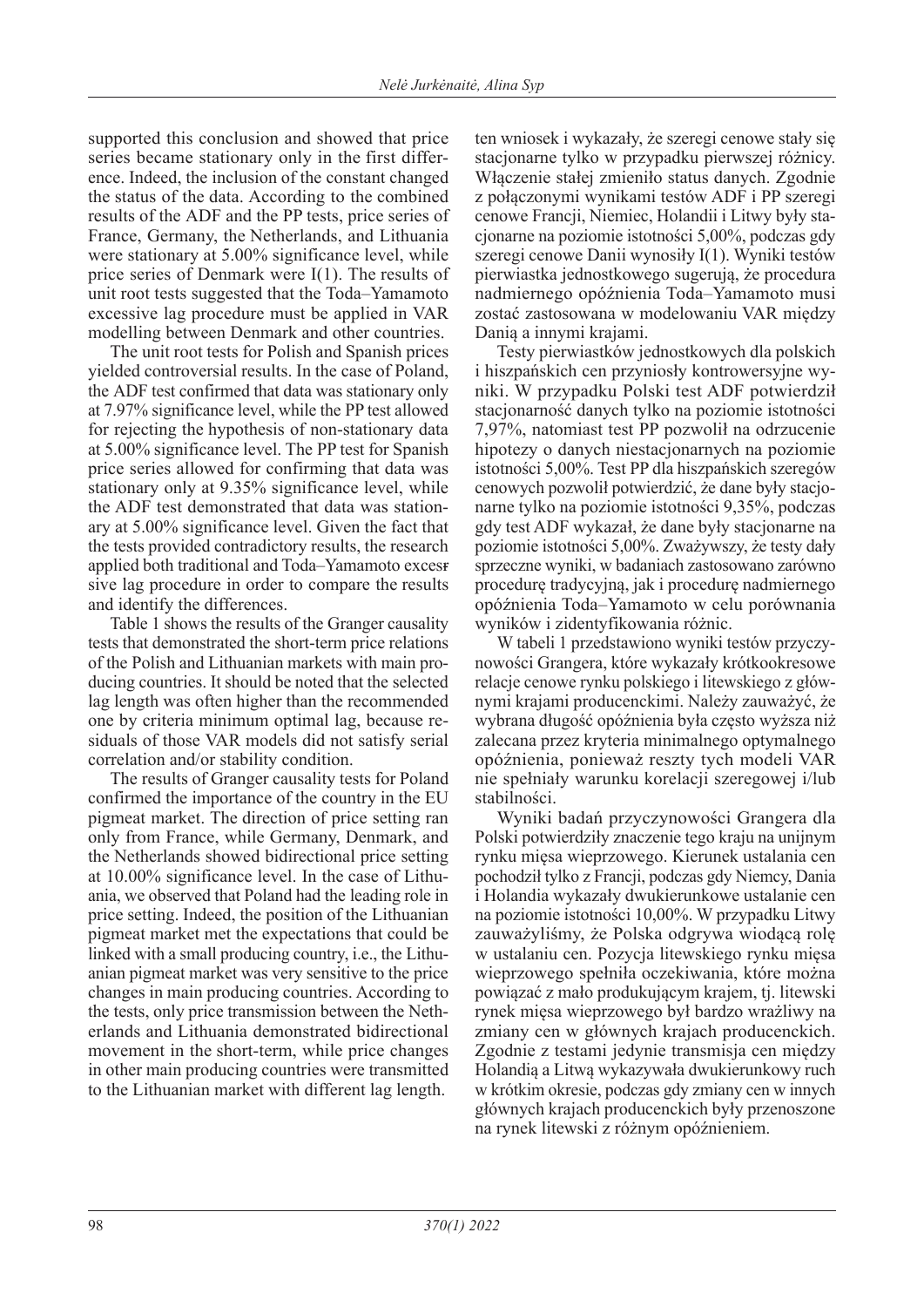| $H_0$                                                         | Lags /<br>Opóźnienia | Chi <sup>2</sup> | Causality direction at 5.00%<br>significance level /<br>Kierunek przyczynowości<br>na poziomie istotności 5,00% |  |
|---------------------------------------------------------------|----------------------|------------------|-----------------------------------------------------------------------------------------------------------------|--|
| Poland does not GC Germany / Polska bez GC dla Niemiec        |                      | $8.32**$         |                                                                                                                 |  |
| Germany does not GC Poland / Niemcy bez GC dla Polski         | 3                    | $8.08**$         | two-way / dwukierunkowe                                                                                         |  |
| Poland does not GC Denmark / Polska bez GC dla Danii          |                      | 21.88***         |                                                                                                                 |  |
| Denmark does not GC Poland / Dania bez GC dla Polski          | 3                    | $10.67**$        | two-way / dwukierunkowe                                                                                         |  |
| Poland does not GC France / Polska bez GC dla Francji         | $\overline{4}$       | 6.77             | from France /                                                                                                   |  |
| France does not GC Poland / Francja bez GC dla Polski         |                      | $12.49**$        | z Francji                                                                                                       |  |
| Poland does not GC Spain / Polska bez GC dla Hiszpanii        | 4                    | 3.67             |                                                                                                                 |  |
| Spain does not GC Poland / Hiszpania bez GC dla Polski        |                      | 5.92             |                                                                                                                 |  |
| Poland does not GC Netherlands / Polska bez GC dla Holandii   | 3                    | $6.88*$          |                                                                                                                 |  |
| Netherlands does not GC Poland / Holandia bez GC dla Polski   |                      | $7.25*$          |                                                                                                                 |  |
| Poland does not GC Lithuania / Polska bez GC dla Litwy        | $\overline{2}$       | 38.41***         | from Poland /<br>z Polski                                                                                       |  |
| Lithuania does not GC Poland / Litwa bez GC dla Polski        |                      | 3.97             |                                                                                                                 |  |
| Lithuania does not GC Germany / Litwa bez GC dla Niemiec      | 5                    | 8.02             | from Germany /                                                                                                  |  |
| Germany does not GC Lithuania / Niemcy bez GC dla Litwy       |                      | 29.15***         | z Niemiec                                                                                                       |  |
| Lithuania does not GC Denmark / Litwa bez GC dla Danii        | 5                    | 8.07             | from Denmark /                                                                                                  |  |
| Denmark does not GC Lithuania / Dania bez GC dla Litwy        |                      | 19.66***         | z Danii                                                                                                         |  |
| Lithuania does not GC France / Litwa bez GC dla Francji       | 5                    | $11.02*$         | from France /                                                                                                   |  |
| France does not GC Lithuania / Francja bez GC dla Litwy       |                      | $18.30***$       | z Francji                                                                                                       |  |
| Lithuania does not GC Spain / Litwa bez GC dla Hiszpanii      |                      | 2.69             | from Spain /<br>z Hiszpanii                                                                                     |  |
| Spain does not GC Lithuania / Hiszpania bez GC dla Litwy      | $\overline{2}$       | $7.14**$         |                                                                                                                 |  |
| Lithuania does not GC Netherlands / Litwa bez GC dla Holandii |                      | $9.75***$        | two-way / dwukierunkowe                                                                                         |  |
| Netherlands does not GC Lithuania / Holandia bez GC dla Litwy | 4                    | $20.14***$       |                                                                                                                 |  |

Table 1. *Results of the Wald tests for the selected countries for 2004–2021* Tabela 1. *Wyniki testów Walda dla wybranych krajów za lata 2004–2021*

Note: \* corresponds to 10.00% significance level, \*\* corresponds to 5.00% significance level, \*\*\* corresponds to 1.00% significance level. GC means "Granger cause."

Uwaga: \* odpowiada poziomowi istotności 10,00%, \*\* odpowiada poziomowi istotności 5,00%, \*\*\* odpowiada poziomowi istotności 1,00%. GC oznacza "przyczynowość Grangera".

Source: authors' own calculations.

Źródło: obliczenia własne autorów.

The careful analysis of Figure 1 allowed us to observe critical changes in price behavior patterns of the Lithuanian market over the investigated period. According to price statistics, the gap between the Lithuanian and Polish prices was evident until the end of 2011, whereas the small producing country had higher price level during the post-accession period. Thus, the paramount question was whether price setting leadership between markets of Lithuania and main producing countries demonstrated differences from 2004–2011 and 2012–2021.

Dokładna analiza rysunku 1 pozwoliła nam zaobserwować krytyczne zmiany we wzorcach zachowań cenowych na rynku litewskim w badanym okresie. Według statystyk cenowych różnica między cenami litewskimi i polskimi była widoczna do końca 2011 roku, podczas gdy mało produkujący kraj miał wyższy poziom cen w okresie poakcesyjnym. W związku z tym najważniejszym pytaniem było, czy wiodąca pozycja w ustalaniu cen między rynkami Litwy a głównymi krajami producenckimi wykazywała różnice w latach 2004–2011 i 2012–2021.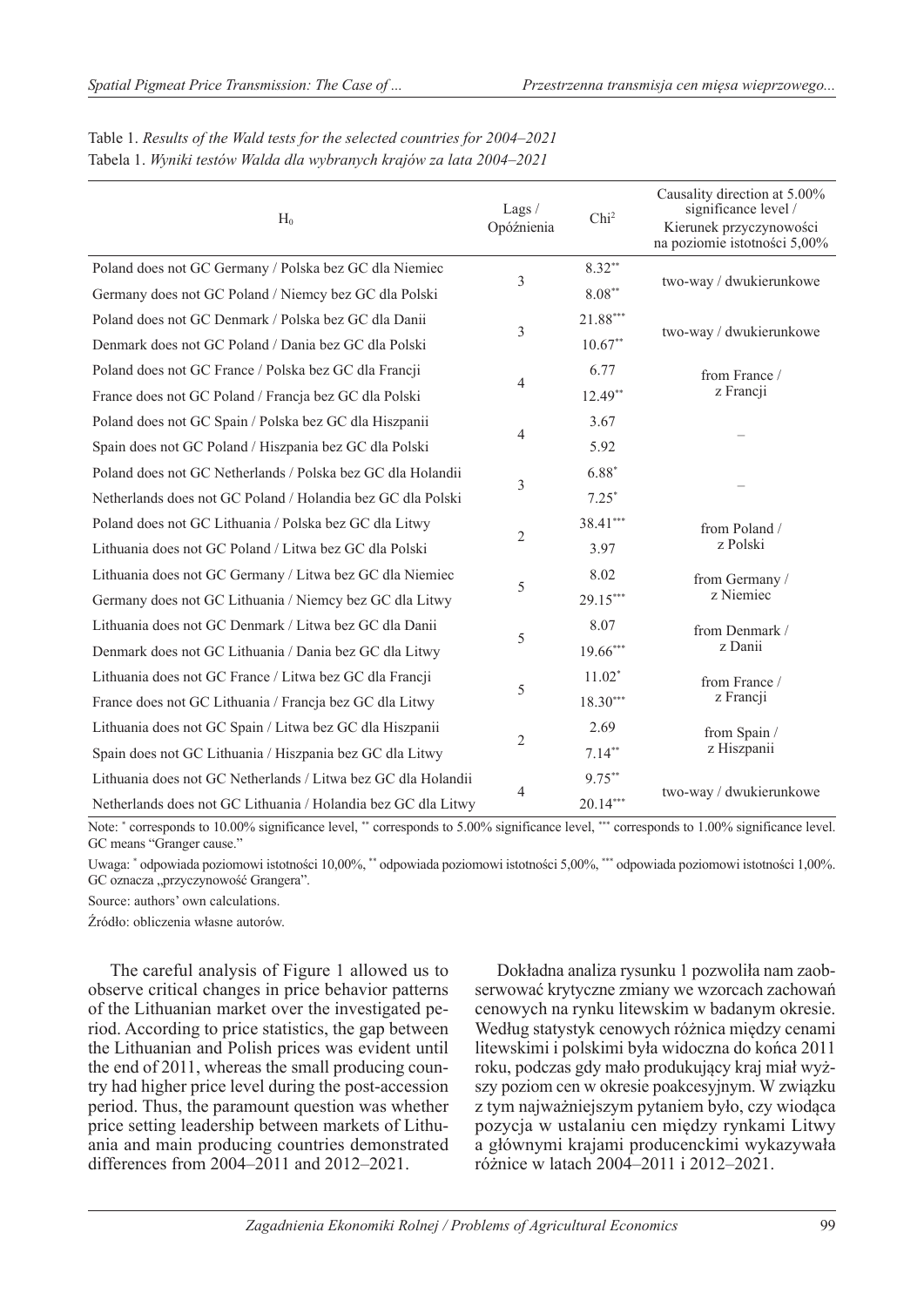Table 2 allowed us to compare price leadership during these periods. According to the ADF and PP tests, the shorter intervals of price series were I(1) and the Granger causality estimation based on the Toda and Yamamoto specification.

Tabela 2 pozwoliła nam porównać przywództwo cenowe w tych okresach. Zgodnie z testami ADF i PP krótsze przedziały szeregów cenowych to I(1) oraz estymacja przyczynowości Grangera oparta na specyfikacji Tody i Yamamoto.

| Table 2. Results of the period-specific Wald tests for the selected countries |
|-------------------------------------------------------------------------------|
| Tabela 2.Wyniki okresowych testów Walda dla wybranych krajów                  |

| Country<br>Kraj      | Poland / Polska                                     |                             |                                                | Lithuania / Litwa        |                                             |                     |                                           |                     |
|----------------------|-----------------------------------------------------|-----------------------------|------------------------------------------------|--------------------------|---------------------------------------------|---------------------|-------------------------------------------|---------------------|
|                      | 2004-2011                                           | Lags/<br>Opóźnienie         | 2012-2021                                      | Lags $/$<br>Opóźnienie   | 2004-2011                                   | Lags/<br>Opóźnienie | 2012-2021                                 | Lags/<br>Opóźnienie |
| Germany /<br>Niemcy  | <b>**</b>                                           |                             | from Germany <sup>*</sup> /<br>z Niemiec*      | $\overline{2}$           | $two$ -way" /<br>dwukierunkowe              | 5                   | from Germany***/<br>z Niemiec*            | $\overline{2}$      |
| Spain /<br>Hiszpania |                                                     |                             | _**                                            | 2                        |                                             |                     | from Spain**/<br>z Hiszpanii**            |                     |
| France /<br>Francja  | from France**/<br>z Francji **                      | $\overline{4}$              | from France**/<br>z Francji **                 | $\overline{\mathcal{L}}$ | from France <sup>*</sup> /<br>z Francji*    |                     | from France**/<br>z Francji <sup>**</sup> | $\mathfrak{D}$      |
| Denmark /<br>Dania   | from Denmark <sup>*</sup> /<br>z Danii <sup>*</sup> | $\mathcal{D}_{\mathcal{L}}$ | from France***/<br>z Francji ***               | 5                        | from Denmark***/<br>z Danii***              |                     | from Denmark**/<br>z Danii**              |                     |
| Holandia             | Netherlands / from France** /<br>z Francji **       | $\overline{3}$              | from Netherlands <sup>*</sup> /<br>z Holandii* | $\overline{2}$           | $two$ -way <sup>**</sup> /<br>dwukierunkowe | $\overline{4}$      | from Netherlands**<br>/z Holandii**       | $\mathfrak{D}$      |
| Poland /<br>Polska   |                                                     |                             |                                                |                          | from Poland***/<br>z Polski***              | $\overline{2}$      | from Poland***/<br>z Polski***            |                     |

Note: \* corresponds to 10.00% significance level, \*\* corresponds to 5.00% significance level, \*\*\* corresponds to 1.00% significance level.

Uwaga: \* odpowiada poziomowi istotności 10,00%, \*\* odpowiada poziomowi istotności 5,00%, \*\*\* odpowiada poziomowi istotności 1,00%. Source: authors' own calculations.

Źródło: obliczenia własne autorów.

The results show that in Lithuania the post- -accession period was characterized by higher price setting autonomy, while the period starting from 2012 showed fundamental changes in pigmeat price setting on the Lithuanian market. It is obvious that the membership in the EU changed the price behavior of the small-scale producing country. In fact, the current price development in Lithuania was led by price patterns in main producing countries.

In the case of Poland, the benchmarking of the identified periods also showed changes that were introduced by the integration into the EU pigmeat market. Price setting remained without changes in pairs with France, Lithuania, and Spain. However, over the investigated period, the role of Germany, Denmark, and the Netherlands in price setting of the Polish pigmeat market evolved. For 2012–2021, the tests for Germany and the Netherlands did not allow for rejecting the  $H_0$  at 5.00% significance level and the price leadership from these countries could be confirmed only at 10.00%. In the case of Denmark, the fundamental change in price leadership was reported. As a result, the second period evidenced that Poland was strengthening its position on the EU pigmeat market.

Wyniki wskazują, że na Litwie okres poakcesyjny charakteryzował się większą autonomią ustalania cen, podczas gdy okres od 2012 roku przyniósł fundamentalne zmiany w ustalaniu cen mięsa wieprzowego na rynku litewskim. Jest oczywiste, że członkostwo w UE zmieniło zachowanie cenowe kraju produkującego na małą skalę. W rzeczywistości obecny rozwój cen na Litwie wynikał ze wzorców cenowych w głównych krajach producenckich.

W przypadku Polski benchmarking zidentyfikowanych okresów również wskazał zmiany, jakie wprowadziła integracja z unijnym rynkiem mięsa wieprzowego. Ustalanie cen pozostało bez zmian w parach z Francją, Litwą i Hiszpanią. Jednak w badanym okresie ewoluowała rola Niemiec, Danii i Holandii w ustalaniu cen polskiego rynku mięsa wieprzowego. W okresie 2012–2021 testy dla Niemiec i Holandii nie pozwoliły na odrzucenie  $H_0$  na poziomie istotności 5,00%, a przywództwo cenowe z tych krajów potwierdziło się jedynie na poziomie 10,00%. W przypadku Danii odnotowano fundamentalną zmianę przywództwa cenowego. W efekcie drugi okres wskazał, że Polska umacniała swoją pozycję na unijnym rynku mięsa wieprzowego.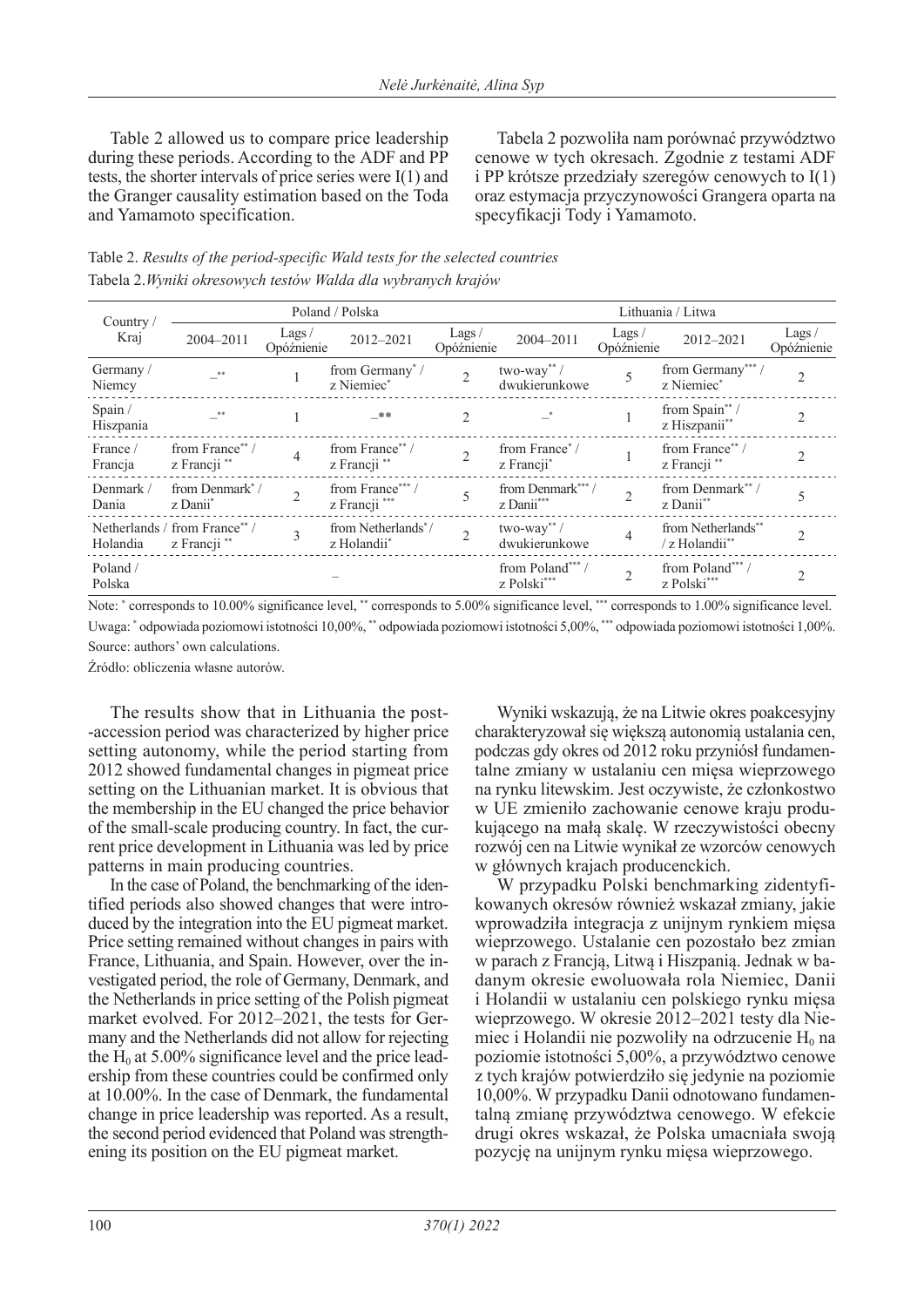## **Discussion**

The most recent studies reported on the progress towards the desired establishment of the single and stronger integrated EU pigmeat market (Emmanouilides & Fousekis, 2012; Emmanouilides & Proskynitopoulos, 2020; Holst & von Cramon-Taubadel, 2013) and confirmed that the EU enlargement led to greater integration of new Member States into the EU pigmeat market (Holst & von Cramon-Taubadel, 2013). The results of this study were in line with the former studies. Furthermore, the benchmarking of the Granger causality results for the post-accession and the later period allowed us to observe important changes in the short-term price transmission between new Member States and main producing countries. Poland strengthened its position on the EU market, while Lithuanian pigmeat producers were forced to adjust prices to those applicable in the neighbouring country producing cheap pork. The strong interdependence of the Polish and Lithuanian markets corresponded to the findings of Holst and von Cramon-Taubadel (2013) who argued that the common border determined higher level of price transmission between markets.

Another important issue that was noted in the Lithuanian and the Polish cases was the inevitable evolution of spatial price transmission pattern in new Member States. These changes resulted in the redistribution of membership in price setting groups on the EU pigmeat market and the understanding of this process could assist in timely and relevant policy measures allowing to deal with specific challenges.

The Lithuanian case demonstrated the expanding list of countries that leaded price setting during 2012–2021, i.e., this market became more responsive to price changes in main producing EU countries. This fact could be linked to the deterioration of trade relations with Russia during the post- -accession period, because the dominant share of this market in export structure secured higher pigmeat prices and rather autonomous price development patterns even under existing neighbourhood relations with cheap pigmeat producer. Although Emmanouilides and Proskynitopoulos (2020) argued that the Lithuanian pigmeat market had the lower degree of interaction, compared to other small EU markets, the results of this paper suggested that the growing role of EU partners in trade relations and higher level of integration into the EU market inevitably led to the evolution of spatial price transmission patterns in the short run.

## **Dyskusja**

Najnowsze badania donoszą o postępach w kierunku pożądanego ustanowienia jednolitego i silniejszego zintegrowanego unijnego rynku mięsa wieprzowego (Emmanouilides i Fousekis, 2012; Emmanouilides i Proskynitopoulos, 2020; Holst i von Cramon-Taubadel, 2013) i potwierdzają, że rozszerzenie UE doprowadziło do większej integracji nowych państw członkowskich na rynku mięsa wieprzowego UE (Holst i von Cramon-Taubadel, 2013). Wyniki analizy były zgodne z poprzednimi badaniami. Ponadto analiza porównawcza wyników przyczynowości Grangera dla okresu poakcesyjnego i późniejszego pozwoliła nam zaobserwować istotne zmiany w krótkoterminowej transmisji cen między nowymi państwami członkowskimi a głównymi krajami producenckimi. Polska umocniła swoją pozycję na rynku unijnym, a litewscy producenci mięsa wieprzowego zmuszeni byli dostosować ceny do cen obowiązujących w sąsiednim kraju produkującym tanią wieprzowinę. Silna współzależność rynków polskiego i litewskiego korespondowała z ustaleniami Holsta i von Cramona-Taubadela (2013), którzy argumentowali, że wspólna granica determinuje wyższy poziom transmisji cen między rynkami.

Inną ważną kwestią, którą zauważono w przypadku litewskim i polskim, była nieunikniona ewolucja przestrzennego wzorca transmisji cen w nowych państwach członkowskich. Zmiany te spowodowały redystrybucję członkostwa w grupach ustalających ceny na unijnym rynku mięsa wieprzowego, a zrozumienie tego procesu może pomóc w ustaleniu terminowych i odpowiednich środków politycznych pozwalających na sprostanie konkretnym wyzwaniom.

Przypadek litewski dowiódł rozszerzającej się listy krajów, które przodowały w ustalaniu cen w latach 2012–2021, tj. rynek ten stał się bardziej wrażliwy na zmiany cen w głównych krajach producenckich UE. Fakt ten można wiązać z pogorszeniem stosunków handlowych z Rosją w okresie poakcesyjnym, ponieważ dominujący udział tego rynku w strukturze eksportu zapewniał wyższe ceny mięsa wieprzowego i raczej autonomiczne kształtowanie się cen nawet przy istniejących relacjach sąsiedzkich z tanim producentem mięsa wieprzowego. Mimo że Emmanouilides i Proskynitopoulos (2020) twierdzili, że litewski rynek mięsa wieprzowego ma niższy stopień interakcji w porównaniu z innymi małymi rynkami UE, wyniki tego opracowania sugerują, że rosnąca rola partnerów UE w stosunkach handlowych i wyższy poziom integracji z rynkiem UE nieuchronnie doprowadziły w krótkim okresie do ewolucji przestrzennych wzorców transmisji cen.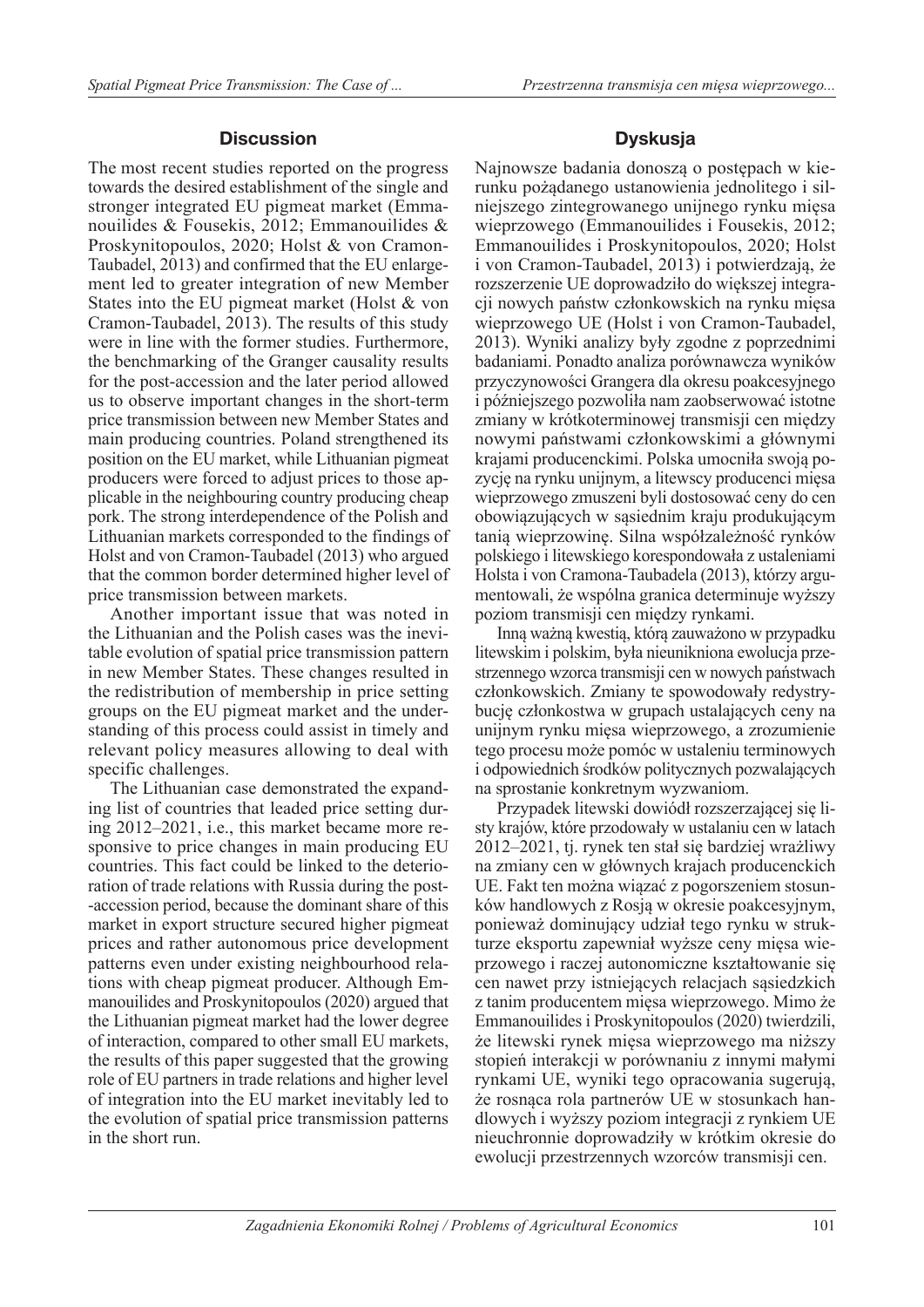The most recent academic research on pigmeat price transmission showed the growing integration between Member States over time. The results also implied that some countries exercised power over the other countries and it had an impact on intermarket price behaviour. According to Emmanouilides and Fousekis (2012), the important feature of the EU pig farming was a concentration level of pork industry that influenced both vertical and horizontal price transmission, as well as the market integration. The study by Emmanouilides and Proskynitopoulos (2020) argued that Germany, Poland, and the Netherlands belonged to a group of countries with high pig meat market power. Academics concluded that the role of these countries in price setting of small markets was critical. In fact, our results corresponded to the findings of Emmanouilides and Proskynitopoulos (2020) who argued that the EU pigmeat market merged groups of countries with different roles in price setting. The Granger causality tests demonstrated the leadership of main producing countries in price setting of small producing country in the short-term. Indeed, Emmanouilides and Proskynitopoulos linked this fact with the violation of the EU pigmeat market efficiency.

On the other hand, it is necessary to recognize that, despite the benefits of the integrated EU pigmeat market, the transition to the higher level of market integration in new Member States that had a small share in the EU production was a painful process, which was accompanied by the evolution of the national pig farming structure. For many pigmeat producers in those countries, a higher level of market integration meant undesired price development and losses in cases where the business environment differed from the situation in price leading countries. Thus, a higher level of market integration pushed pig farming towards the worldwide technological frontiers closing the productivity gaps and contributed to structural changes of the EU pig farming. As a result, the agricultural policy of new Member States should target on special measures that facilitate desired structural changes in pig farming, while the Common Agricultural Policy must recognize these needs and offer tools that meet requirements of all Member States. Another important direction that could help small markets to survive is the facilitation of tools that increase customer loyalty to local agricultural production.

Najnowsze badania naukowe dotyczące transmisji cen mięsa wieprzowego wykazały z czasem rosnącą integrację między państwami członkowskimi. Wyniki sugerowały również, że niektóre kraje sprawują władzę nad innymi krajami i miało to wpływ na zachowanie cen międzyrynkowych. Według Emmanouilidesa i Fousekisa (2012) ważną cechą hodowli trzody chlewnej w UE był poziom koncentracji przemysłu wieprzowego, który wpłynął zarówno na pionową, jak i poziomą transmisję cen, a także na integrację rynku. Badanie przeprowadzone przez Emmanouilidesa i Proskynitopoulosa (2020) dowodziło, że Niemcy, Polska i Holandia należą do grupy krajów o dużej sile rynkowej mięsa wieprzowego. Naukowcy doszli do wniosku, że rola tych krajów w ustalaniu cen na małych rynkach jest kluczowa. W rzeczywistości nasze wyniki odpowiadały ustaleniom Emmanouilidesa i Proskynitopoulosa (2020), którzy twierdzili, że rynek mięsa wieprzowego w UE połączył grupy krajów o różnych rolach w ustalaniu cen. Testy przyczynowości Grangera wykazały wiodącą pozycję głównych krajów producenckich w ustalaniu cen małych krajów produkujących w krótkim okresie. Emmanouilides i Proskynitopoulos powiązali ten fakt z naruszeniem efektywności unijnego rynku mięsa wieprzowego.

Jednocześnie należy uznać, że pomimo korzyści płynących ze zintegrowanego unijnego rynku mięsa wieprzowego przejście na wyższy poziom integracji rynkowej w nowych państwach członkowskich, które miały niewielki udział w produkcji unijnej, było bolesnym procesem, któremu towarzyszyła ewolucja krajowej struktury chowu trzody chlewnej. Dla wielu producentów mięsa wieprzowego w tych krajach wyższy poziom integracji rynku oznaczał niepożądany rozwój cen i straty w przypadkach, gdy otoczenie biznesowe różniło się od tego w krajach wiodących cenowo. W ten sposób wyższy poziom integracji rynku zepchnął hodowlę trzody chlewnej w kierunku światowych granic technologicznych, zamykając luki w produktywności, i przyczynił się do zmian strukturalnych w hodowli trzody chlewnej w UE. W rezultacie polityka rolna nowych państw członkowskich powinna koncentrować się na specjalnych działaniach ułatwiających pożądane zmiany strukturalne w hodowli trzody chlewnej, podczas gdy wspólna polityka rolna musi te potrzeby uwzględniać i oferować narzędzia spełniające wymagania wszystkich państw członkowskich. Innym ważnym kierunkiem, który może pomóc małym rynkom przetrwać, jest ułatwienie narzędzi zwiększających lojalność klientów wobec lokalnej produkcji rolnej.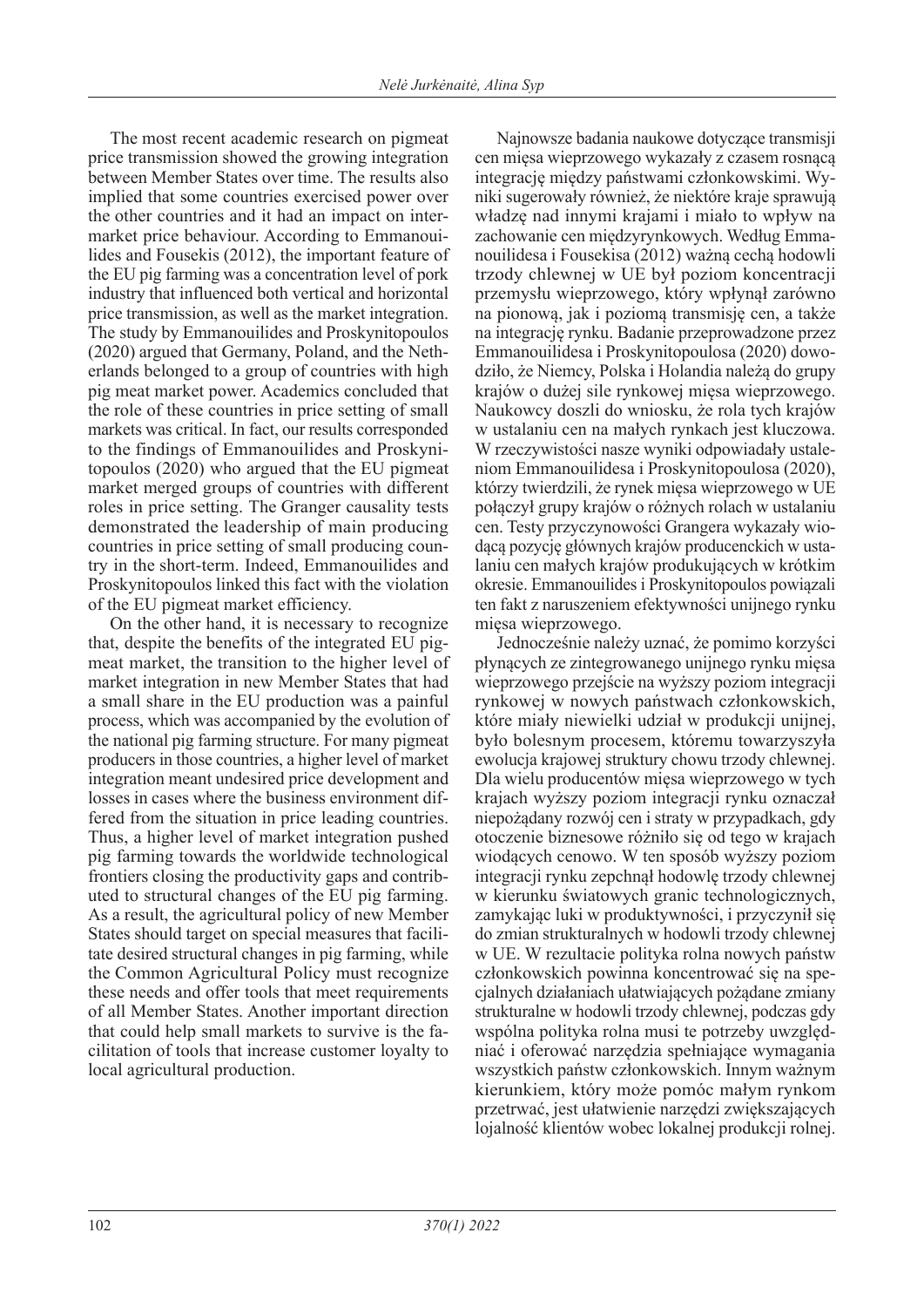The investigation of the spatial price transmission and market failures in Member States was critical to understand the EU pigmeat market development and policy challenges. Some academics overstepped the boundary of pigmeat market and acknowledged that the signs of higher integration between markets of different meat sectors could be noticed. For example, Karikallio (2015) argued that the integration of the EU meat sectors was increasing over the time. Consequently, price shocks from beef and poultry sectors could be transmitted to pigmeat market, and vice versa. Since our research identified multiple price shocks introduced by different crises (disease outbreaks, changes in costs and welfare standards, etc.) in pig farming, the in-depth analysis of pigmeat market crises impact on the price development of another meat markets in Member States could be a promising research niche that allows us to improve the understanding of the EU meat market.

## **Conclusions**

This study investigated changes in patterns of the short-term price transmission between main pigmeat producing EU countries and two post- -communist Member States, namely Poland and Lithuania. The findings support the previous research arguing that market concentration issues played an important role in price transmission and price setting on the EU pigmeat market. The shortterm price development patterns could be used to identify groups of countries with higher levels of price interaction and inter-dependence. The results suggested that after the accession new Member States adjusted to changes in business environment and the composition of groups by price leadership evolved over the time. The most recent knowledge on changes in price transmission patterns is critical for policy makers, because it assists in selection of relevant policy measures.

The results of the Granger causality tests for Poland highlighted important changes in price behavior over the investigated periods. Although this country played a critical role in price setting on the Lithuanian market, the changes in the short-term price transmission between Poland and other countries over the investigated periods were in favor of the growing role of the Polish market in the EU pig farming. It is important to note that the later period covered unprecedented price shocks due to the changes in the EU porcine welfare standards, African swine fever outbreaks, COVID-19 crisis, etc. The aforementioned factors could have an impact on the short-

Badanie przestrzennej transmisji cen i niedoskonałości rynku w państwach członkowskich miało kluczowe znaczenie dla zrozumienia rozwoju rynku mięsa wieprzowego w UE i wyzwań politycznych. Niektórzy naukowcy przekroczyli granicę rynku mięsa wieprzowego i przyznali, że można zauważyć oznaki większej integracji między rynkami różnych sektorów mięsnych. Na przykład Karikallio (2015) twierdził, że integracja sektorów mięsnych UE wzrastała z biegiem czasu. W konsekwencji szoki cenowe z sektorów wołowiny i drobiu mogą przenosić się na rynek mięsa wieprzowego i odwrotnie. Ponieważ nasze badania zidentyfikowały wiele szoków cenowych spowodowanych różnymi kryzysami (wybuchami chorób, zmianami w kosztach i standardach dobrostanu itp.) w hodowli trzody chlewnej, dogłębna analiza wpływu kryzysów na rynku mięsa wieprzowego na rozwój cen na innych rynkach mięsa w państwach członkowskich może być obiecującą niszą badawczą, która pozwoli nam lepiej zrozumieć rynek mięsa w UE.

## **Wnioski**

W badaniu tym zweryfikowano zmiany we wzorcach krótkoterminowej transmisji cen między głównymi producentami mięsa wieprzowego w UE a dwoma postkomunistycznymi państwami członkowskimi, a mianowicie Polską i Litwą. Wyniki potwierdzają poprzednie badania, dowodząc, że problemy z koncentracją rynku odegrały ważną rolę w transmisji i ustalaniu cen na unijnym rynku mięsa wieprzowego. Krótkoterminowe wzorce rozwoju cen można wykorzystać do identyfikacji grup krajów o wyższym poziomie interakcji cen i współzależności. Wyniki wskazały, że po akcesji nowe państwa członkowskie dostosowały się do zmian w otoczeniu biznesowym, a skład grup pod względem przywództwa cenowego ewoluował w czasie. Najnowsza wiedza na temat zmian we wzorcach transmisji cen ma kluczowe znaczenie dla decydentów, ponieważ pomaga w wyborze odpowiednich środków politycznych.

Wyniki testów przyczynowości Grangera dotyczące Polski wskazały na istotne zmiany w zachowaniu cen w badanych okresach. Mimo tego, że kraj ten odegrał kluczową rolę w ustalaniu cen na rynku litewskim, zmiany w krótkookresowej transmisji cen między Polską a innymi krajami w badanych okresach sprzyjały rosnącej roli polskiego rynku w unijnej hodowli trzody chlewnej. Należy zauważyć, że późniejszy okres przyniósł bezprecedensowe szoki cenowe spowodowane zmianami standardów dobrostanu trzody chlewnej w UE, epidemiami afrykańskiego pomoru świń, kryzysem COVID-19 itp. Powyższe czynniki mogą mieć wpływ na krótkoter-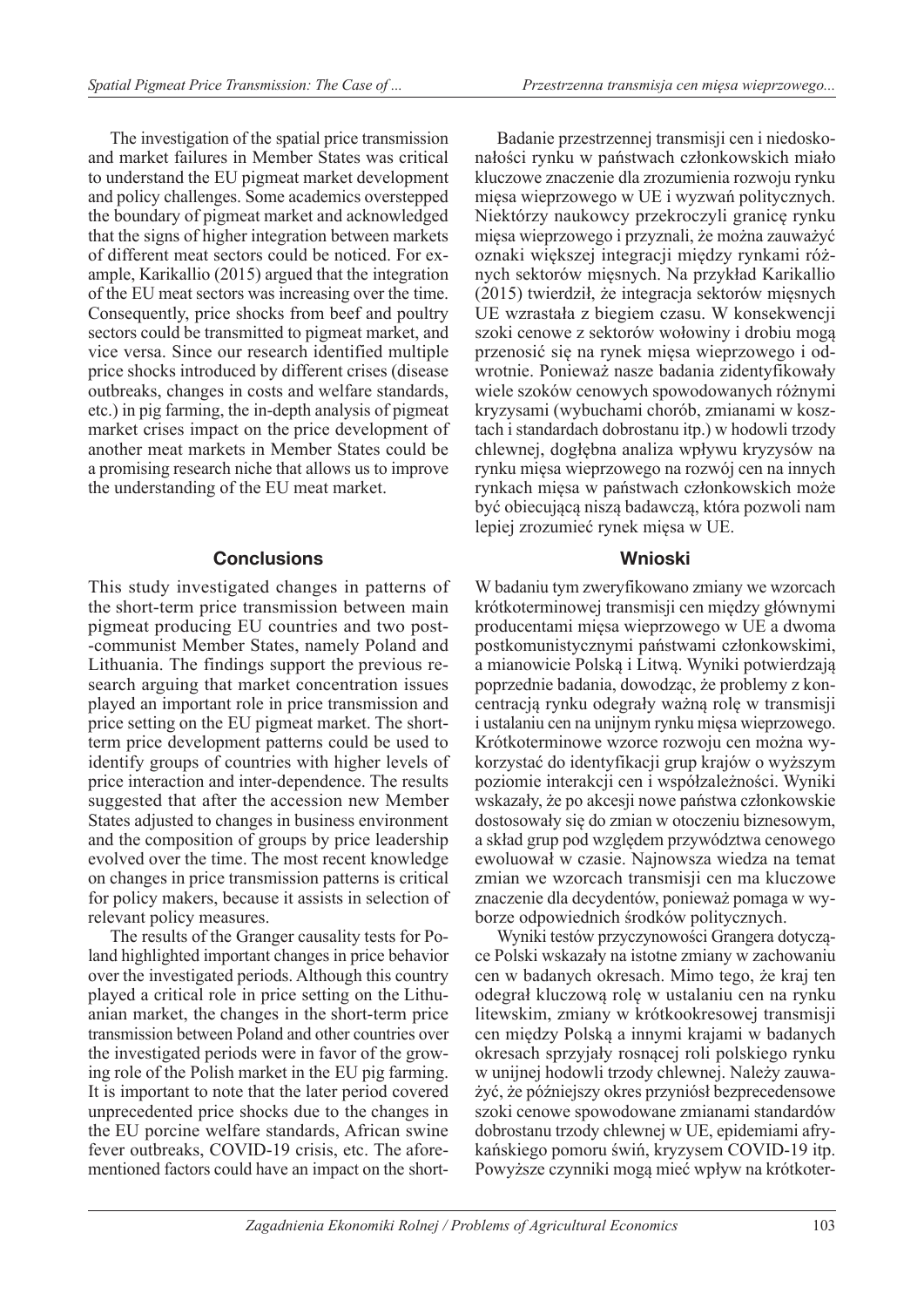term price transmission under condition "business as usual" and send misleading signals. Thus, the status of the Polish pigmeat market in the EU price setting became an interesting aspect for the further in- -depth research.

In the case of Lithuania, the change in short-term price behavior patterns over the investigated periods was fundamental. During the post-accession period, this market had a higher price setting autonomy and more favorable price level, but the later period demonstrated the expanding list of price setting countries, while the price level was closer to the pigmeat prices on the Polish market. The case of Lithuania demonstrated that countries with lower productivity and the dominant share of pig population on small-scale farms as well as high price level became vulnerable and evolved towards a viable national pig farming structures, because undesired price changes violated welfare of pigmeat producers and did not allow for covering production costs. Hence, a movement of new Member States towards higher market integration must be linked to the spread of innovations in pig farming or exit of uncompetitive farms. This problem could be solved using different measures of the national and Common Agricultural Policy; however, the main concerns of policy makers must be linked to the desired national results and the EU market distortion level. In the case of Lithuania, a promising direction of policy implications is a support towards the establishment of modern and competitive medium-sized farms, as well as the spread of relevant knowledge and innovations.

From the academic point of view, the research on spatial price transmission and market integration issues is a promising niche that assists in better understanding of the single market challenges and contributes to the viable policy framework establishment for pig farming. Over the last decades, the EU agricultural market faced multiple crises (for example, price spikes in related sectors, Russian ban, disease outbreaks, COVID-19 crisis) that affected pigmeat price development. In this regards, forward-looking studies on the impact of such crises and political interventions on spatial price transmission between national markets and cross-commodity passes through could be declared as an important and promising academic research direction empowering effective national and EU policy.

minową transmisję cen pod warunkiem działania jak zwykle i zapewniać mylące sygnały. Tym samym status polskiego rynku mięsa wieprzowego w ustalaniu cen UE stał się interesującym aspektem do dalszych pogłębionych badań.

W przypadku Litwy zmiana krótkoterminowych wzorców zachowań cenowych w badanych okresach była fundamentalna. W okresie poakcesyjnym rynek ten miał większą autonomię ustalania cen i korzystniejszy ich poziom, ale późniejszy okres pokazał rozszerzającą się listę krajów ustalających ceny, podczas gdy poziom ten był bliższy cenom mięsa wieprzowego na rynku polskim. Przypadek Litwy pokazał, że kraje o niższej produktywności i dominującym udziale pogłowia trzody chlewnej w gospodarstwach na małą skalę, a także o wysokim poziomie cen, stały się wrażliwe i ewoluowały w kierunku opłacalnych krajowych struktur hodowli trzody chlewnej, ponieważ niepożądane zmiany cen naruszały dobrostan producentów mięsa wieprzowego i nie pozwalały na pokrycie kosztów produkcji. Dlatego ruch nowych państw członkowskich w kierunku większej integracji rynku musi być powiązany z rozprzestrzenianiem się innowacji w hodowli trzody chlewnej lub rezygnacje niekonkurencyjnych gospodarstw. Problem ten można by rozwiązać za pomocą różnych środków krajowej i wspólnej polityki rolnej; jednak główne obawy decydentów muszą być powiązane z pożądanymi wynikami krajowymi i poziomem zniekształcenia rynku UE. W przypadku Litwy obiecującym kierunkiem zastosowania polityki jest wspieranie tworzenia nowoczesnych i konkurencyjnych gospodarstw średniej wielkości, a także rozpowszechnianie odpowiedniej wiedzy i innowacji.

Z akademickiego punktu widzenia badania nad przestrzenną transmisją cen i problemami integracji rynku stanowią obiecującą niszę, która pomaga w lepszym zrozumieniu wyzwań jednolitego rynku i przyczynia się do ustanowienia realnych ram politycznych dla hodowli trzody chlewnej. W ciągu ostatnich dziesięcioleci rynek rolny UE zmagał się z wieloma kryzysami (na przykład skokami cen w powiązanych sektorach, rosyjskim zakazem, wybuchami epidemii chorób, kryzysem COVID-19), które wpłynęły na rozwój cen wieprzowiny. W związku z tym perspektywiczne badania nad wpływem takich kryzysów i interwencji politycznych na przestrzenną transmisję cen między rynkami krajowymi i przejściami międzytowarowymi można uznać za ważny i obiecujący kierunek badań akademickich, wzmacniający skuteczną politykę krajową i unijną.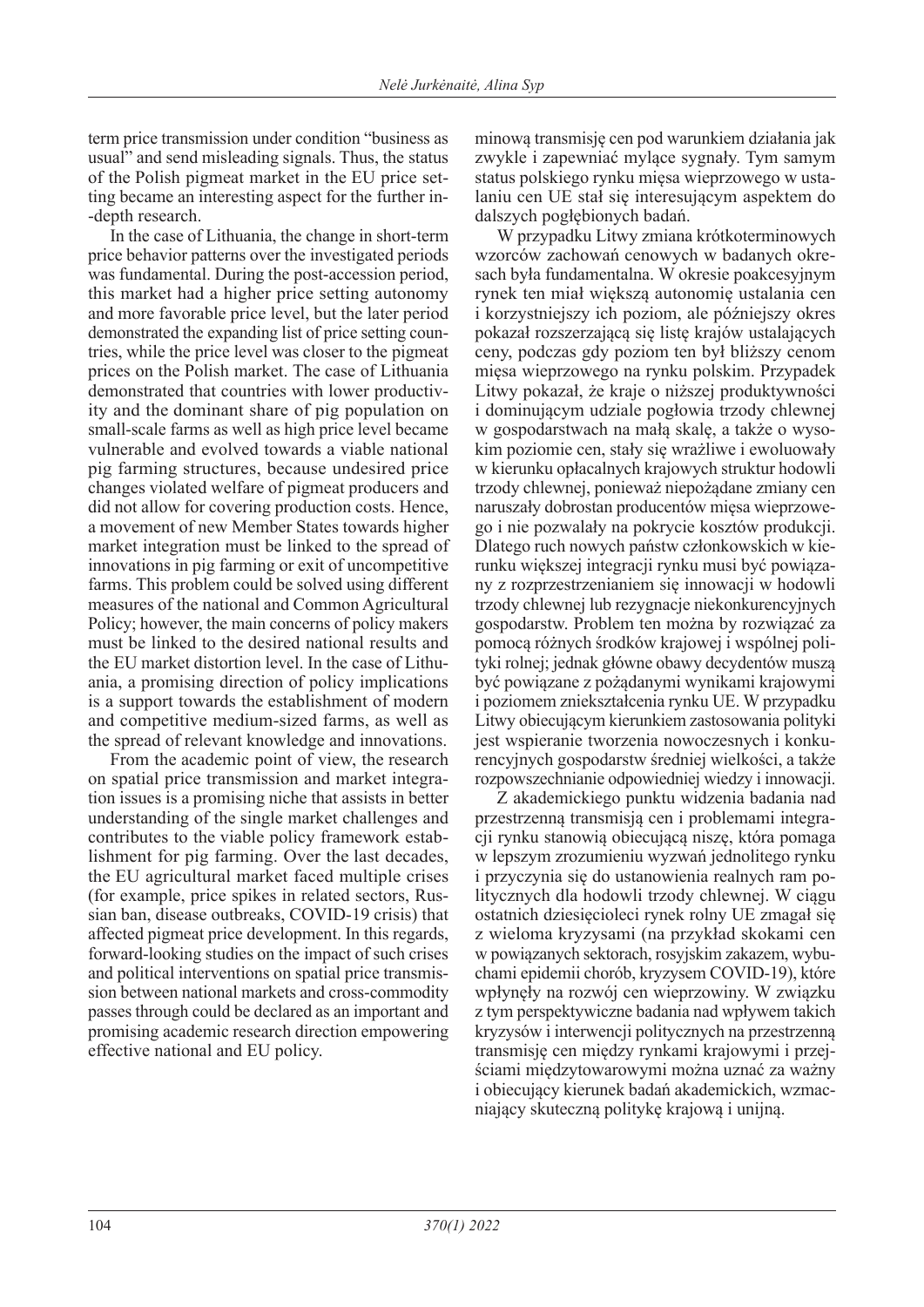### **References**

- Alexandri, C. (2011). Analysis of Price Transmission Along the Agri-Food Chains in Romania. *Agricultural Economics and Rural Development*, *8*(2), 171–190. http://www.eadr.ro/RePEc/iag/iag\_pdf/AERD1102\_171-190.pdf
- Bakucs, L.Z., & Fertõ, I. (2005). Marketing Margins and Price Transmission on the Hungarian Pork Meat Market. *Agribusiness*, *21*(2), 273–286. https://doi.org/10.1002/agr.20047
- Bojnec, Š., & Peter, G. (2005). Vertical Market Integration and Competition: The Meat Sector in Slovenia. *Agricultural and Food Science*, *14*(3), 236–249. https://doi.org/10.2137/145960605775013182
- Capitanio, F., Adinolfi, F., Goodwin, B.K., & Rivieccio, G. (2019). A Copula-Based Approach to Investigate Vertical Shock Price Transmission in the Italian Hog Market. *New Medit*, *18*(1), 3–14. https://doi.org/10.30682/nm1901a
- von Cramon-Taubadel, S. (2017). The Analysis of Market Integration and Price Transmission Results and Implications in an African Context. *Agrekon (Agricultural Economics Research, Policy and Practice in Southern Africa)*, *56*(2), 83–96. https://doi.org/10.1080/03031853.2017.1295655
- Csonka, A., Bojnec, S., & Fertõ, I. (2021). Spatial Transformation of the Pig Sector in Hungary and Slovenia: A Comparative Analysis. *Sustainability*, *13*(21), 11851. https://doi.org/10.3390/su132111851
- Čechura, L., & Šobrová, L. (2008). The Price Transmission in Pork Meat Agri-Food Chain. *Agricultural Econonomics Czech Republic*, *54*(2), 77–84. https://doi.org/10.17221/272-AGRICECON
- Dickey, D.A., & Fuller, W.A. (1979). Distribution of the Estimators for Autoregressive Time Series with a Unit Root. *Journal of the American Statistical Association*, *74*(366a), 427–431. https://doi.org/10.2307/2286348
- Emmanouilides, C.J., & Fousekis, P. (2012). Testing for the LOP under Nonlinearity: An Application to Four Major EU Pork Markets. *Agricultural Economics*, *43*(6), 715–723. https://doi.org/10.1111/j.1574-0862.2012.00614.x
- Emmanouilides, C.J., & Proskynitopoulos, A. (2020). Spatial Integration of Pig Meat Markets in the EU: Complex Network Analysis of Non-linear Price Relationships. In O. Valenzuela, F. Rojas, L.J. Herrera, H. Pomares, & I. Rojas (Eds.), *Theory and Applications of Time Series Analysis. Selection Contributions from ITISE 2019* (pp. 81–97). Contributions to Statistics: Springer. https://doi.org/10.1007/978-3-030-56219-9\_6
- European Commission. (2008). Commission Regulation (EC) No .1249/2008 of 10 December 2008. Official Journal of the European Union L 337/3. https://eur-lex.europa.eu/legal-content/EN/TXT/?uri=CELEX%3A32008R1249
- European Commission. (2021). Pigmeat Statistics. https://ec.europa.eu/info/food-farming-fisheries/farming/facts-and- -figures/markets/overviews/market-observatories/meat/pigmeat-statistics\_en#pricesandremainders
- Eurostat. (2021). Pig Population Annual Data. https://appsso.eurostat.ec.europa.eu/nui/show.do?dataset=apro\_mt\_ lspig&lang=en
- Engle, R.F. (1984). Wald, Likelihood Ratio, and Lagrange Multiplier Tests in Econometrics. In Z. Griliches, & M.D. Intriligat (Eds.), *Handbook of Econometrics*, 2, 775–826. https://doi.org/10.1016/S1573-4412(84)02005-5
- Fackler, P.L., & Goodwin, B.K. (2001). Spatial Price Analysis. In B.L. Gardner, & G.C. Rausser (Eds.), *Handbook of Agricultural Economics.* Volume 1B. Marketing, Distribution and Consumers (pp. 971–1024). Handbooks in Economics 18. Elsevier. https://doi.org/10.1016/S1574-0072(01)1025-3
- Fousekis, P. (2015). Spatial Price Transmission in Major EU Pigmeat Markets: An Empirical Investigation with a Non Parametric Approach. *International Journal of Applied Economics*, *12*(1), 108–122. https://www2.southeastern.edu/ orgs/ijae/index\_files/IJAE%20MARCH%202015%203-29-2015%20FOUSEKIS%20spatial\_trans\_pork\_revised.pdf
- Główny Urząd Statystyczny (GUS). (2017). *Charakterystyka gospodarstw rolnych w 2016 r*. https://stat.gov.pl/obszary- -tematyczne/rolnictwo-lesnictwo/rolnictwo/charakterystyka-gospodarstw-rolnych-w-2016-r-,5,5.html
- Granger, C.W.J. (1969). Investigating Causal Relations by Econometric Models and Cross-Spectral Methods. *Econometrica*, *37*(3), 424–438. https://doi.org/10.2307/1912791
- Hajko, V., & Bil, J. (2013). The Relevant Markets for Meat Production and Processing in the Czech Republic: Analysis of the Price Movements. *Acta Universitatis Carolinae Oeconomica, Czech Economic Review*, *7*(3), 178–197.
- Hamulczuk, M., & Stańko, S. (2014). Factors Affecting Changes in Prices and Farmers' Incomes on the Polish Pig Market. *Zagadnienia Ekonomiki Rolnej / Problems of Agricultural Economics*, 341(Suplement)(4), 135–157.
- Hassouneh, I., Holst, C., Serra, T., von Cramon-Taubadel, S., & Gil, J.M. (2015). Overview of Price Transmission and Reasons for Different Adjustment Patterns across EU Member States. In S. McCorriston (Ed.), *Food Price Dynamics and Price Adjustment in the EU* (pp. 51–64). Oxford University Press. https://:doi.org. 10.1093/acprof:o so/9780198732396.003.0003
- Holst, C., & von Cramon-Taubadel, S. (2013). Trade, Market Integration and Spatial Price Transmission on EU Pork Markets Following Eastern Enlargement. Diskussion Paper, 1307. Georg-August-Universität Göttingen. https://www. econstor.eu/bitstream/10419/85348/1/770138012.pdf
- Karikallio, H. (2015). Cross-Commodity Price Transmission and Integration of the EU Livestock Market of Pork and Beef: Panel Time-Series Approach. Conference Papers, August 9–14. https://ageconsearch.umn.edu/record/211832/ files/Karikallio-Cross-commodity%20Price%20Transmission%20and%20Integration-814.pdf
- Kufel-Gajda, J., Figiel, S., & Krawczak, M. (2017). *Struktury rynkowe a transmisja cen w łańcuchach rolno-żywnościowych*. Monografie Programu Wieloletniego 2015–2019, 70. IERiGŻ PIB. https://www.ierigz.waw.pl/download/22337-pw-70.pdf